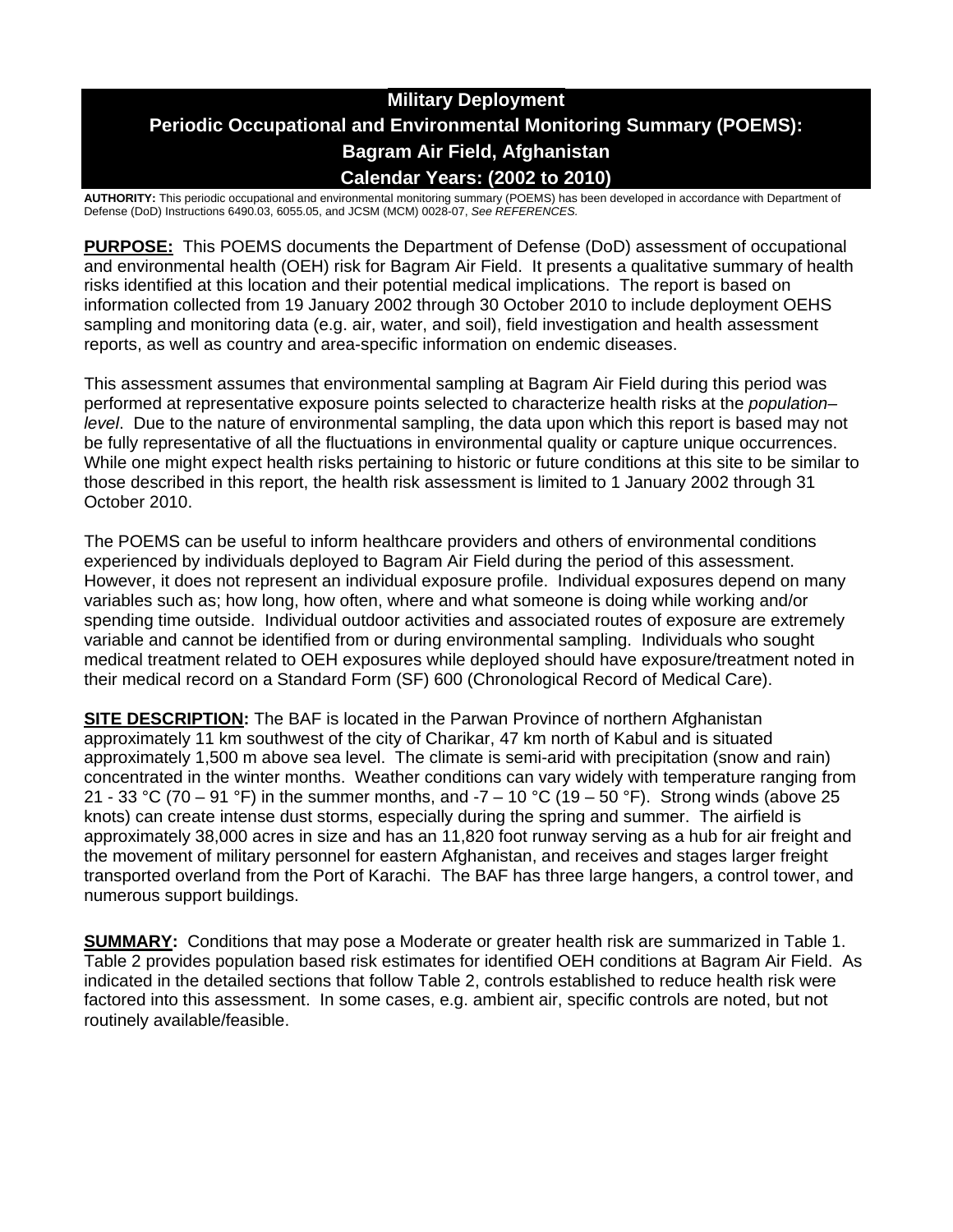### **Table 1: Summary of Occupational and Environmental Conditions with MODERATE or Greater Health Risk**

#### *Short-term health risks & medical implications:*

The following hazards may be associated with potential health effects in some personnel during deployment at Bagram Air Field:

The following may have caused acute health effects in some personnel during deployment at BAF: Inhalable coarse particulate matter less than 10 micrometers in diameter (PM10); inhalable fine particulate matter less than 2.5 micrometers in diameter (PM2.5); food/waterborne diseases (e.g., bacterial diarrhea, Hepatitis A, Typhoid fever, Brucellosis, diarrhea-cholera, diarrhea-protozoal Hepatitis E); other endemic diseases (cutaneous leishmaniasis, Crimean-Congo hemorrhagic fever, Sandfly fever, Typhus-miteborne, Leptospirosis, Tuberculosis (TB), Rabies, Anthrax, Q fever); venomous insects and animals (e.g., snakes, scorpions, spiders); heat stress, and burn pits. For food/waterborne diseases (e.g., bacterial diarrhea, hepatitis A, Typhoid fever, Brucellosis, diarrhea-cholera, Hepatitis E), if ingesting local food and water, the health effects can temporarily incapacitate personnel (diarrhea) or result in prolonged illness (Hepatitis A, Typhoid fever, Hepatitis E, and Brucellosis). For heat stress, risk can be greater for susceptible persons including those older than 45, of low fitness level, or with underlying medical conditions. Risk of heat injury is reduced through preventive measures. Risks from food/waterborne diseases may have been reduced with preventive medicine controls and mitigation, which includes Hepatitis A and Typhoid fever vaccinations. For other vector-borne endemic diseases (cutaneous leishmaniasis, Crimean-Congo hemorrhagic fever, Sandfly fever, Typhus-miteborne), these diseases may constitute a significant risk due to exposure to biting vectors. For water contact diseases (Leptospirosis) activities involving extensive contact with surface water increase risk. For respiratory diseases (Tuberculosis (TB)), personnel in close-quarter conditions could have been at risk for person-to-person spread. Animal contact diseases (Rabies, Anthrax, Q fever), pose year-round risk. For venomous insects and animals, if encountered, effects of venom vary with species from mild localized swelling to potentially lethal effects. For PM10, PM2.5, and exposure to burn pits, exposures may result in mild to more serious shortterm health effects (e.g., eye, nose or throat and lung irritation) in some personnel while at this site. For PM10 and PM2.5, certain subgroups of the deployed forces (e.g., those with pre-existing asthma/cardio-pulmonary conditions) are at greatest risk of developing notable health effects. Although most effects from exposure to particulate matter and to burn pits should have resolved post-deployment, providers should be prepared to consider the relationship between deployment exposures and current complaints. Some individuals may have sought treatment for acute respiratory irritation during their time at Bagram Air Field. Personnel who reported with symptoms or required treatment while at this site should have exposure/treatment noted in medical record on a Standard Form (SF) 600 (Chronological Record of Medical Care).

#### *Long-term health risks & medical implications:*

The following hazards may be associated with potential chronic health effects in some personnel during deployment at Bagram Air Field:

The hazards associated with potential long-term health effects at Bagram Air Field include inhalable fine particulate matter less than 2.5 micrometers in diameter (PM2.5). It is considered possible that some otherwise healthy personnel who were exposed for a long-term period to PM2.5 levels could develop certain health conditions (e.g., reduced lung function, cardiopulmonary disease). Personnel with a history of asthma or cardiopulmonary disease could potentially be more likely to develop such chronic health conditions. While the PM2.5 exposures are documented and archived, at this time there are no specific recommended, post-deployment medical surveillance evaluations or treatments. Providers should still consider overall individual health status (e.g., any underlying conditions/susceptibilities) and any potential unique individual exposures (such as burn pits, or occupational or specific personal dosimeter data) when assessing individual concerns. Certain individuals may need to be followed/evaluated for specific occupational exposures/injuries (e.g., annual audiograms as part of the medical surveillance for those enrolled in the Hearing Conservation Program; and personnel covered by Respiratory Protection Program and/or Hazardous Waste/Emergency Responders Medical Surveillance).

> Page 2 of 29 Reviewed by CENTCOM SG (25 April 2011) Final Approval Date (18 December 2015)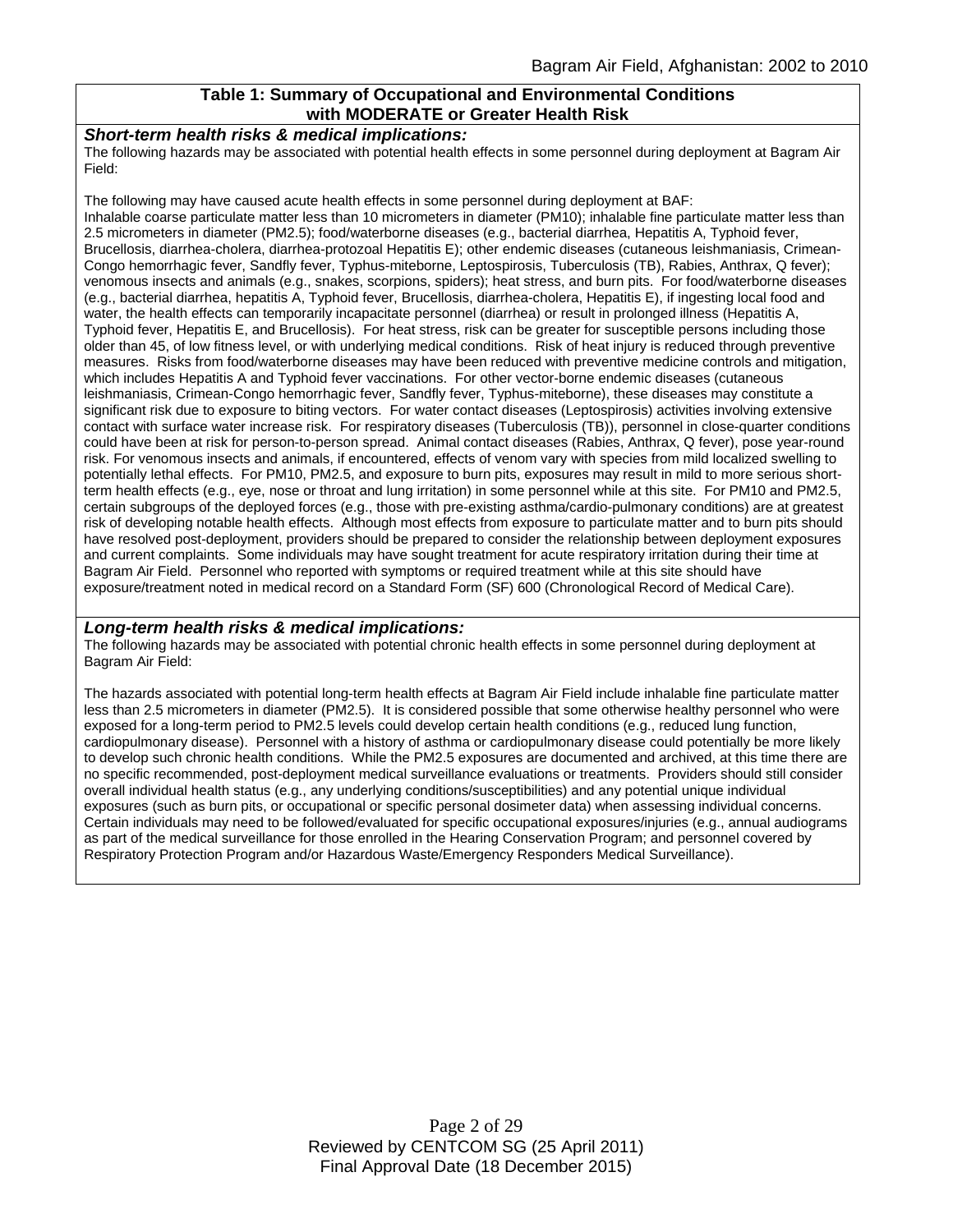| Source of<br><b>Identified Health</b><br>Risk <sup>3</sup>                        | Unmitigated Health Risk Estimate <sup>4</sup>                                                                                                                                                                                                                                                                                                                                                                                                                                                                                           | <b>Control Measures</b><br>Implemented                                                                                                                     | <b>Residual Health Risk Estimate<sup>4</sup></b>                                                                                                                                                                                                                                                                                                                                                                                                                                                                                                                                  |
|-----------------------------------------------------------------------------------|-----------------------------------------------------------------------------------------------------------------------------------------------------------------------------------------------------------------------------------------------------------------------------------------------------------------------------------------------------------------------------------------------------------------------------------------------------------------------------------------------------------------------------------------|------------------------------------------------------------------------------------------------------------------------------------------------------------|-----------------------------------------------------------------------------------------------------------------------------------------------------------------------------------------------------------------------------------------------------------------------------------------------------------------------------------------------------------------------------------------------------------------------------------------------------------------------------------------------------------------------------------------------------------------------------------|
| <b>AIR</b>                                                                        |                                                                                                                                                                                                                                                                                                                                                                                                                                                                                                                                         |                                                                                                                                                            |                                                                                                                                                                                                                                                                                                                                                                                                                                                                                                                                                                                   |
| Particulate<br>matter less than<br>10 micrometers<br>in diameter<br>$(PM_{10})$   | Short-term: Low to High, Daily levels<br>vary, acute health effects (e.g., upper<br>respiratory tract irritation) more<br>pronounced during peak days. More<br>serious effects are possible in<br>susceptible persons (e.g., those with<br>asthma/existing respiratory diseases).                                                                                                                                                                                                                                                       | Limiting strenuous<br>physical activities when air<br>quality is especially poor;<br>and actions such as<br>closing tent flaps,<br>windows, and doors.     | Short-term: Low to High, Daily levels<br>vary, acute health effects (e.g., upper<br>respiratory tract irritation) more<br>pronounced during peak days. More<br>serious effects are possible in<br>susceptible persons (e.g., those with<br>asthma/existing respiratory diseases).                                                                                                                                                                                                                                                                                                 |
|                                                                                   | Long-term: No health guidelines<br>Short-term: Low to High, A majority of                                                                                                                                                                                                                                                                                                                                                                                                                                                               |                                                                                                                                                            | Long-term: No health guidelines                                                                                                                                                                                                                                                                                                                                                                                                                                                                                                                                                   |
| Particulate<br>matter less than<br>2.5 micrometers<br>in diameter<br>$(PM_{2.5})$ | the time mild acute (short term) health<br>effects are anticipated; certain peak<br>levels may produce mild eye, nose, or<br>throat irritation in some personnel and<br>pre-existing health conditions (e.g.,<br>asthma, or cardiopulmonary diseases)<br>may be exacerbated.<br>Long-term: Low to Moderate, A small<br>percentage of personnel may be at<br>increased risk for developing chronic<br>conditions. Particularly those more<br>susceptible to acute effects (e.g.,<br>those with asthma/existing respiratory<br>diseases). | Limiting strenuous<br>physical activities when air<br>quality is especially poor;<br>and actions such as<br>closing tent flaps,<br>windows, and doors.     | Short-term: Low to High, A majority of<br>the time mild acute (short term) health<br>effects are anticipated; certain peak<br>levels may produce mild eye, nose, or<br>throat irritation in some personnel and<br>pre-existing health conditions (e.g.,<br>asthma, or cardiopulmonary diseases)<br>may be exacerbated.<br>Long-term: Low to Moderate, A small<br>percentage of personnel may be at<br>increased risk for developing chronic<br>conditions. Particularly those more<br>susceptible to acute effects (e.g.,<br>those with asthma/existing respiratory<br>diseases). |
|                                                                                   | Short-term: Low                                                                                                                                                                                                                                                                                                                                                                                                                                                                                                                         |                                                                                                                                                            | Short-term: Low                                                                                                                                                                                                                                                                                                                                                                                                                                                                                                                                                                   |
| Metals                                                                            | Long-term: Low                                                                                                                                                                                                                                                                                                                                                                                                                                                                                                                          |                                                                                                                                                            | Long-term: Low                                                                                                                                                                                                                                                                                                                                                                                                                                                                                                                                                                    |
| Water                                                                             |                                                                                                                                                                                                                                                                                                                                                                                                                                                                                                                                         |                                                                                                                                                            |                                                                                                                                                                                                                                                                                                                                                                                                                                                                                                                                                                                   |
| <b>Consumed Water</b><br>(Water Used for<br>Drinking)                             | Short-term: Low                                                                                                                                                                                                                                                                                                                                                                                                                                                                                                                         | U.S. Army Public Health                                                                                                                                    | Short-term: Low                                                                                                                                                                                                                                                                                                                                                                                                                                                                                                                                                                   |
|                                                                                   | Long-term: Low                                                                                                                                                                                                                                                                                                                                                                                                                                                                                                                          | Command (USAPHC)<br>former U.S. Army<br>Veterinary Command<br>(VETCOM) approved<br>bottled water and potable<br>water only from approved<br>water sources. | Long-term: Low                                                                                                                                                                                                                                                                                                                                                                                                                                                                                                                                                                    |
| <b>Military Unique</b>                                                            |                                                                                                                                                                                                                                                                                                                                                                                                                                                                                                                                         |                                                                                                                                                            |                                                                                                                                                                                                                                                                                                                                                                                                                                                                                                                                                                                   |
| lonizing                                                                          | Short-term: None identified                                                                                                                                                                                                                                                                                                                                                                                                                                                                                                             |                                                                                                                                                            | Short-term: None identified                                                                                                                                                                                                                                                                                                                                                                                                                                                                                                                                                       |
| Radiation                                                                         | Long-term: Low                                                                                                                                                                                                                                                                                                                                                                                                                                                                                                                          |                                                                                                                                                            | Long-term: Low                                                                                                                                                                                                                                                                                                                                                                                                                                                                                                                                                                    |
| <b>ENDEMIC</b><br><b>DISEASE</b>                                                  |                                                                                                                                                                                                                                                                                                                                                                                                                                                                                                                                         |                                                                                                                                                            |                                                                                                                                                                                                                                                                                                                                                                                                                                                                                                                                                                                   |
| Food<br>borne/Waterborne<br>(e.g., diarrhea-<br>bacteriological)                  | Short-term: Variable; High (bacterial<br>diarrhea, hepatitis A, typhoid fever) to<br>Moderate (diarrhea-cholera, diarrhea-<br>protozoal, brucellosis, hepatitis E) if<br>ingesting local food/water, the health<br>effects can temporarily incapacitate<br>personnel (diarrhea) or result in<br>prolonged illness (hepatitis A, Typhoid<br>fever, hepatitis E, brucellosis).                                                                                                                                                            | Preventive measures<br>include Hepatitis A and<br>Typhoid fever vaccination<br>and consumption of food<br>and water only from<br>approved sources          | Short-term: Low to none                                                                                                                                                                                                                                                                                                                                                                                                                                                                                                                                                           |
|                                                                                   | Long-term: none identified                                                                                                                                                                                                                                                                                                                                                                                                                                                                                                              |                                                                                                                                                            | Long-term: No data available                                                                                                                                                                                                                                                                                                                                                                                                                                                                                                                                                      |

| Table 2. Population-Based Health Risk Estimates – Bagram Air Field $^{1,\,2}$ |  |  |  |  |
|-------------------------------------------------------------------------------|--|--|--|--|
|-------------------------------------------------------------------------------|--|--|--|--|

Page 3 of 29 Reviewed by CENTCOM SG (25 April 2011) Final Approval Date (18 December 2015)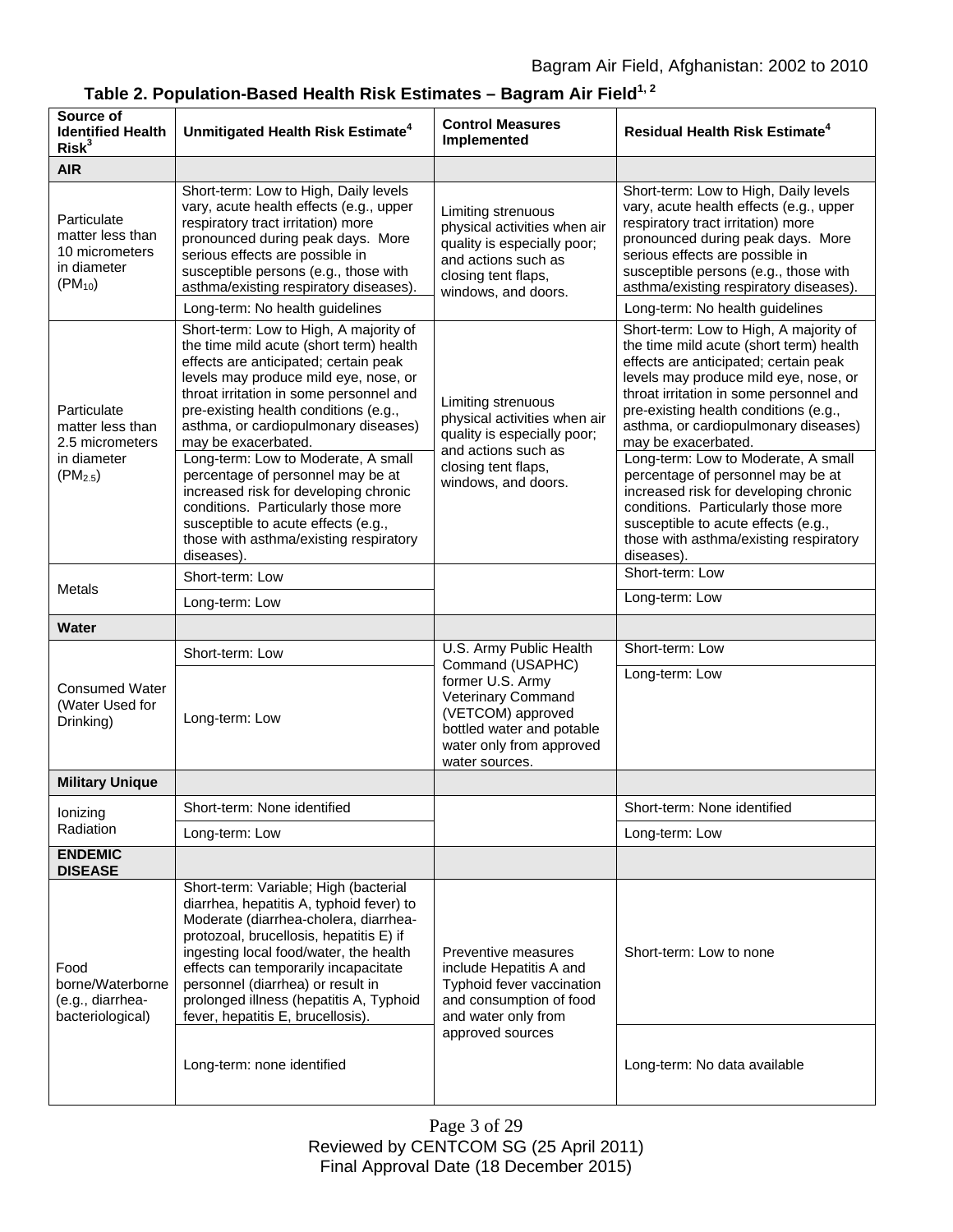| Arthropod Vector<br>Borne                           | Short-term: Variable; High for malaria,<br>Moderate for leishmaniasis -<br>cutaneous (acute), Crimean-Congo<br>hemorrhagic fever, sandfly fever,<br>typhus-miteborne; and Low for, the<br>plague and West Nile fever.                             | Preventive measures<br>include proper wear of<br>treated uniform,<br>application of repellent to<br>exposed skin, bed net<br>use, minimizing areas of                                                                                                                                                   | Short-term: Low                                                                                                                                                                                                                                  |
|-----------------------------------------------------|---------------------------------------------------------------------------------------------------------------------------------------------------------------------------------------------------------------------------------------------------|---------------------------------------------------------------------------------------------------------------------------------------------------------------------------------------------------------------------------------------------------------------------------------------------------------|--------------------------------------------------------------------------------------------------------------------------------------------------------------------------------------------------------------------------------------------------|
|                                                     | Long-term: Low for Leishmaniasis-<br>visceral infection.                                                                                                                                                                                          | standing water and<br>appropriate<br>chemoprophylaxis.                                                                                                                                                                                                                                                  | Long-term: No data available                                                                                                                                                                                                                     |
| <b>Water-Contact</b><br>(e.g. wading,<br>swimming)  | Short-term: Moderate for leptospirosis                                                                                                                                                                                                            | Recreational swimming in<br>surface waters not likely in                                                                                                                                                                                                                                                | Short-term: Low for leptospirosis.                                                                                                                                                                                                               |
|                                                     | Long-term: No data available                                                                                                                                                                                                                      | this area of Afghanistan<br>during this time period.                                                                                                                                                                                                                                                    | Long-term: No data available                                                                                                                                                                                                                     |
| Respiratory                                         | Short-term: Variable; Moderate for<br>tuberculosis (TB) to Low for<br>meningococcal meningitis.                                                                                                                                                   | Providing adequate living<br>and work space; medical                                                                                                                                                                                                                                                    | Short-term: Low                                                                                                                                                                                                                                  |
|                                                     | Long-term: No data available                                                                                                                                                                                                                      | screening; vaccination.                                                                                                                                                                                                                                                                                 | Long-term: No data available                                                                                                                                                                                                                     |
| <b>Animal Contact</b>                               | Short-term: Variable; Moderate for<br>rabies, anthrax, Q-fever to Low for<br>H5N1 avian influenza.                                                                                                                                                | Prohibiting contact with,<br>adoption, or feeding of<br>feral animals IAW U.S.                                                                                                                                                                                                                          | Short-term: No data available                                                                                                                                                                                                                    |
|                                                     | Long-term: Low (Rabies)                                                                                                                                                                                                                           | <b>Central Command</b><br>(CENTCOM) General<br>Order (GO) 1B. Risks are<br>further reduced in the<br>event of assessed contact<br>by prompt post-exposure<br>rabies prophylaxis IAW<br>The Center for Disease<br>Control's (CDC) Advisory<br>Committee on<br><b>Immunization Practices</b><br>guidance. | Long-term: No data available                                                                                                                                                                                                                     |
| <b>VENOMOUS</b><br><b>ANIMAL/</b><br><b>INSECTS</b> |                                                                                                                                                                                                                                                   |                                                                                                                                                                                                                                                                                                         |                                                                                                                                                                                                                                                  |
| Snakes,<br>scorpions, and<br>spiders                | Short-term: Low; If encountered,<br>effects of venom vary with species<br>from mild localized swelling (e.g.<br>widow spider) to potentially lethal<br>effects (e.g. Haly's Pit Viper).                                                           | Risk reduced by avoiding<br>contact, proper wear of<br>uniform (especially<br>footwear), and proper and                                                                                                                                                                                                 | Short-term: Low; If encountered,<br>effects of venom vary with species<br>from mild localized swelling (e.g.<br>widow spider) to potentially lethal<br>effects (e.g. Haly's Pit Viper).                                                          |
|                                                     | Long-term: No data available                                                                                                                                                                                                                      | timely treatment.                                                                                                                                                                                                                                                                                       | Long-term: No data available                                                                                                                                                                                                                     |
| <b>HEAT/COLD</b><br><b>STRESS</b>                   |                                                                                                                                                                                                                                                   |                                                                                                                                                                                                                                                                                                         |                                                                                                                                                                                                                                                  |
| Heat                                                | Short-term: Variable; Risk of heat<br>injury is High for July-August,<br>Moderate for June and Low for all<br>other months.                                                                                                                       |                                                                                                                                                                                                                                                                                                         | Short-term: Variable; Risk of heat<br>injury in unacclimatized or susceptible<br>personnel is Moderate for July-August<br>and Low for all others.                                                                                                |
|                                                     | Long-term: Low, The long-term risk<br>was Low. However, the risk may be<br>greater to certain susceptible persons-<br>those older (i.e., greater than 45<br>years), in lesser physical shape, or<br>with underlying medical/health<br>conditions. | Work-rest cycles, proper<br>hydration and nutrition,<br>and Wet Bulb Globe<br>Temperature (WBGT)<br>monitoring.                                                                                                                                                                                         | Long-term: Low, The long-term risk is<br>Low. However, the risk may be<br>greater to certain susceptible persons-<br>those older (i.e., greater than 45<br>years), in lesser physical shape, or<br>with underlying medical/health<br>conditions. |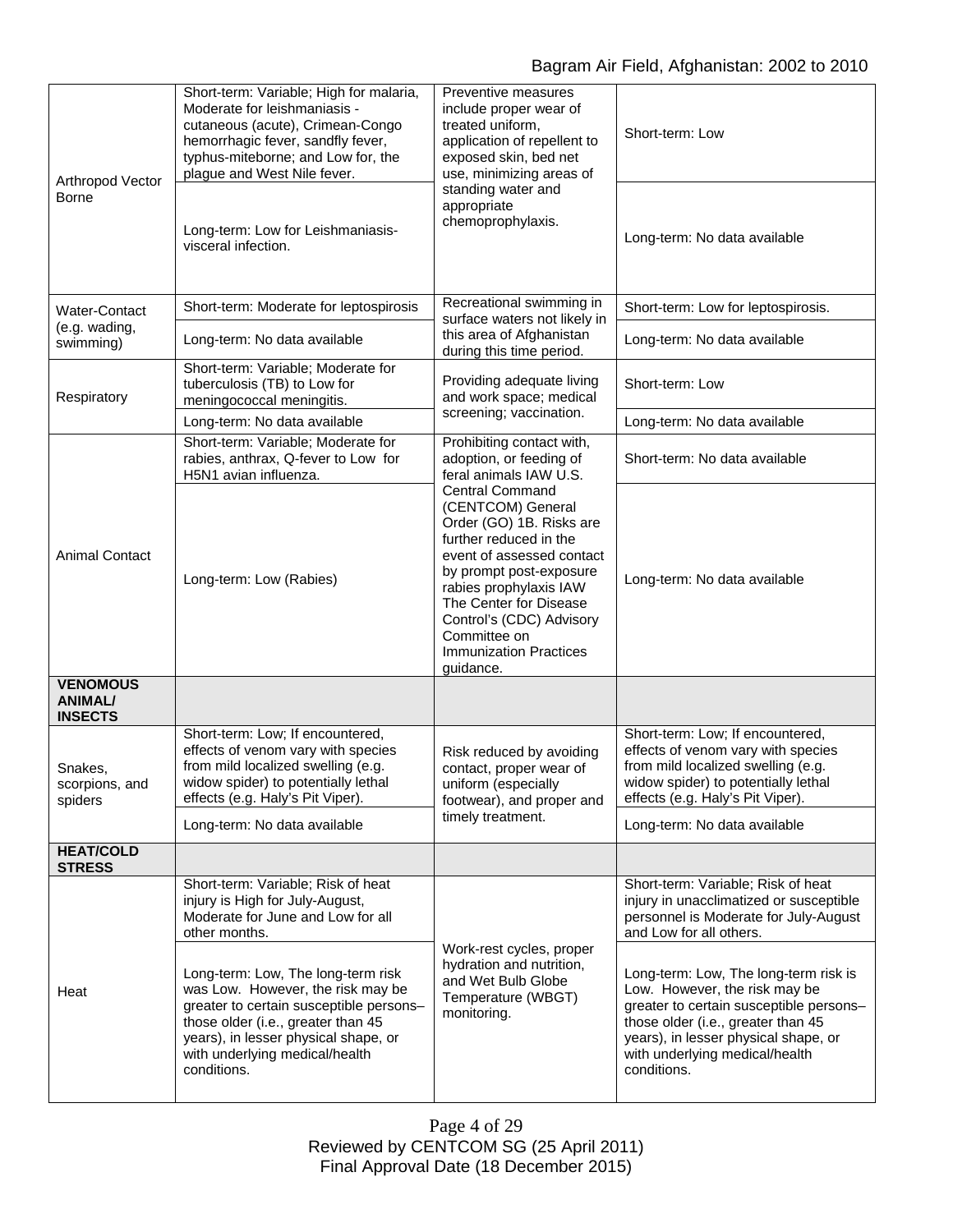#### Bagram Air Field, Afghanistan: 2002 to 2010

| Cold                                            | Short-term: Low risk of cold<br>stress/injury.                                                                                                              | Risks from cold stress<br>reduced with protective                                                                                                                                     | Short-term: Low risk of cold<br>stress/injury.                                                                                                              |
|-------------------------------------------------|-------------------------------------------------------------------------------------------------------------------------------------------------------------|---------------------------------------------------------------------------------------------------------------------------------------------------------------------------------------|-------------------------------------------------------------------------------------------------------------------------------------------------------------|
|                                                 | Long-term: Low; Long-term health<br>implications from cold injuries are rare<br>but can occur, especially from more<br>serious injuries such as frost bite. | measures such as use of<br>the buddy system, limiting<br>exposure during cold<br>weather, proper hydration<br>and nutrition, and proper<br>wear of issued protective<br>clothing.     | Long-term: Low; Long-term health<br>implications from cold injuries are rare<br>but can occur, especially from more<br>serious injuries such as frost bite. |
| <b>NOISE</b>                                    |                                                                                                                                                             |                                                                                                                                                                                       |                                                                                                                                                             |
| Continuous<br>(Flightline, Power<br>Production) | Short-term: Low                                                                                                                                             | Hearing protection used<br>by personnel in higher risk                                                                                                                                | Short-term: Low                                                                                                                                             |
|                                                 | Long-term: Low to Moderate                                                                                                                                  | areas                                                                                                                                                                                 | Long-term: Low                                                                                                                                              |
| <b>Unique</b><br>Incidents/<br><b>Concerns</b>  |                                                                                                                                                             |                                                                                                                                                                                       |                                                                                                                                                             |
| Pesticides/Pest<br>Control                      | Short-term: Low                                                                                                                                             | See Section 10.4                                                                                                                                                                      | Short-term: Low                                                                                                                                             |
|                                                 | Long-term: Low                                                                                                                                              |                                                                                                                                                                                       | Long-term: Low                                                                                                                                              |
| Asbestos                                        | Short-term: None identified                                                                                                                                 |                                                                                                                                                                                       | Short-term: None identified                                                                                                                                 |
|                                                 | Long-term: Low                                                                                                                                              |                                                                                                                                                                                       | Long-term: Low                                                                                                                                              |
| <b>Burn Pits</b>                                | Short-term: Low to High                                                                                                                                     | Control measures may<br>have included locating                                                                                                                                        | Short-term: Low to High                                                                                                                                     |
|                                                 | Long-term: Low to Moderate                                                                                                                                  | burn pits downwind of<br>prevailing winds,<br>increased distance from<br>living and working areas<br>when possible, and<br>improved waste<br>segregation and<br>management techniques | Long-term: Low to Moderate                                                                                                                                  |

<sup>1</sup>This Summary Table provides a qualitative estimate of population-based short- and long-term health risks associated with the occupational environment conditions at Bagram Air Field. It does not represent an individual exposure profile. Actual individual exposures and health effects depend on many variables. For example, while a chemical may have been present in the environment, if a person did not inhale, ingest, or contact a specific dose of the chemical for adequate duration and frequency, then there may have been no health risk. Alternatively, a person at a specific location may have experienced a unique exposure which could result in a significant individual exposure. Any such person seeking medical care should have their specific exposure documented in an SF600.

 $^2$  This assessment is based on specific environmental sampling data and reports obtained from 19 January 2002 through 30 October 2010. Sampling locations are assumed to be representative of exposure points for the camp population but may not reflect all the fluctuations in environmental quality or capture unique exposure incidents.

 $^3$ This Summary Table is organized by major categories of identified sources of health risk. It only lists those sub-categories specifically identified and addressed at Bagram Air Field. The health risks are presented as Low, Moderate, High or Extremely High for both acute and chronic health effects. The health risk level is based on an assessment of both the potential severity of the health effects that could be caused and probability of the exposure that would produce such health effects. Details can be obtained from the USAPHC/U.S. Army Institute of Public Health (AIPH). Where applicable, "None Identified" is used when though a potential exposure is identified, and no health risks of either a specific acute or chronic health effects are determined. More detailed descriptions of OEH exposures that are evaluated but determined to pose no health risk are discussed in the following sections of this report.

4 Health risks in this Summary Table are based on quantitative surveillance thresholds (e.g. endemic disease rates; host/vector/pathogen surveillance) or screening levels, e.g. Military Exposure Guidelines (MEGs) for chemicals*.* Some previous assessment reports may provide slightly inconsistent health risk estimates because quantitative criteria such as MEGs may have changed since the samples were originally evaluated and/or because this assessment makes use of all historic site data while previous reports may have only been based on a select few samples.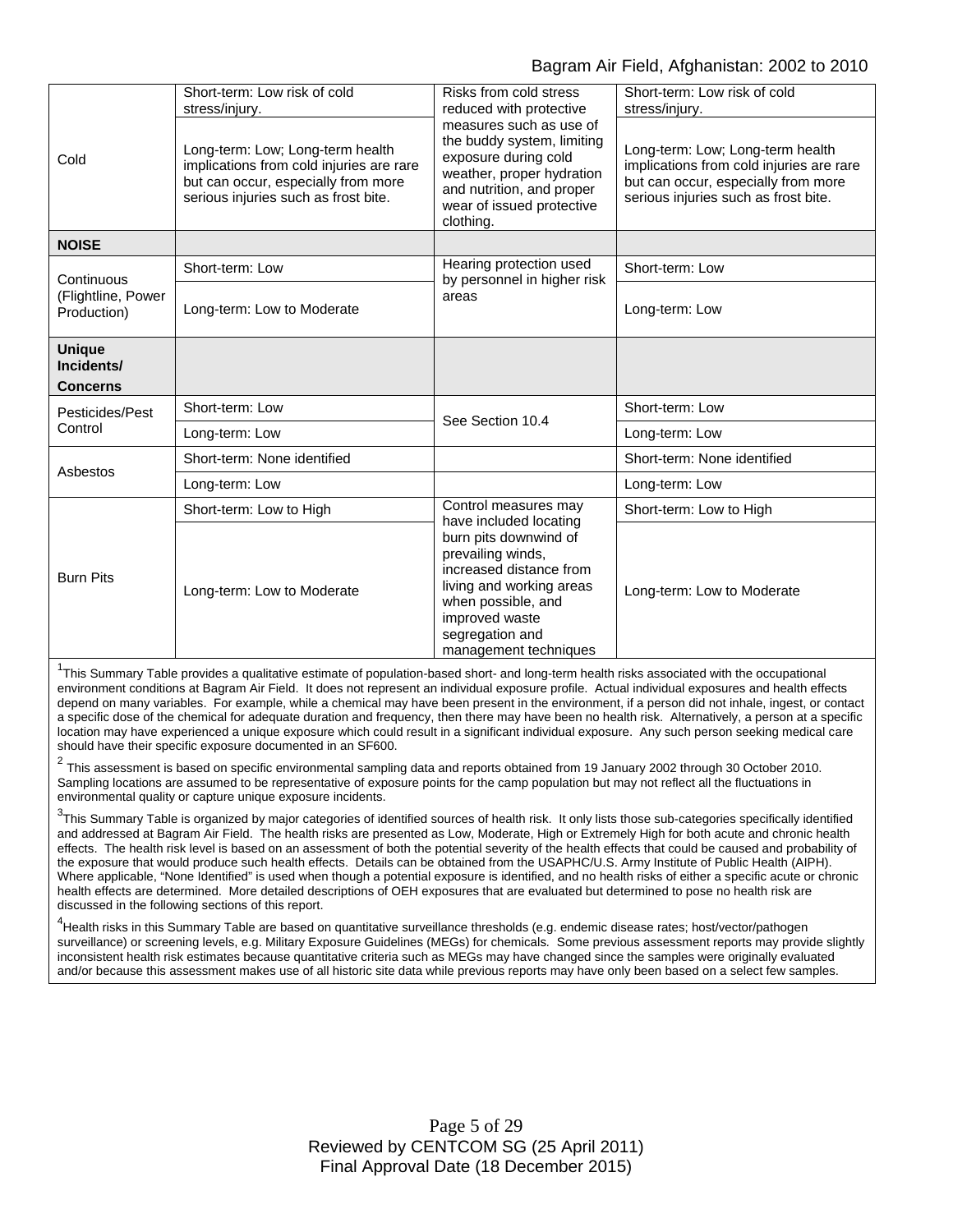# **1 Discussion of Health Risks at Bagram Air Field, Afghanistan by Source**

The following sections provide additional information about the OEH conditions summarized above. All risk assessments were performed using the methodology described in the US Army Public Health Command Technical Guide 230, *Environmental Health Risk Assessment and Chemical Exposure Guidelines for Deployed Military Personnel* (USAPHC TG 230). All OEH risk estimates represent residual risk after accounting for preventive controls in place. Occupational exposures and exposures to endemic diseases are greatly reduced by preventive measures. For environmental exposures related to airborne dust, there are limited preventive measures available, and available measures have little efficacy in reducing exposure to ambient conditions.

# **2 Air**

# 2.1 Site-Specific Sources Identified

Bagram Air FIeld is situated in a dusty semi-arid desert environment. Inhalational exposure to high levels of dust and particulate matter, such as during high winds or dust storms, may result in mild to more serious short-term health effects (e.g., eye, nose or throat and lung irritation) in some personnel. Additionally, certain subgroups of the deployed forces (e.g., those with pre-existing asthma/cardio pulmonary conditions) are at greatest risk of developing notable health effects.

### 2.2 Particulate matter

Particulate matter (PM) is a complex mixture of extremely small particles suspended in the air. The PM includes solid particles and liquid droplets emitted directly into the air by sources such as: power plants, motor vehicles, aircraft, generators, construction activities, fires, and natural windblown dust. The PM can include sand, soil, metals, volatile organic compounds (VOC), allergens, and other compounds such as nitrates or sulfates that are formed by condensation or transformation of combustion exhaust. The PM composition and particle size vary considerably depending on the source. Generally, PM of health concern is divided into two fractions:  $PM_{10}$ , which includes coarse particles with a diameter of 10 micrometers or less, and fine particles less than 2.5 micrometers ( $PM<sub>2.5</sub>$ ), which can reach the deepest regions of the lungs when inhaled. Exposure to excessive PM is linked to a variety of potential health effects.

### 2.3 Particulate matter, less than10 micrometers  $(PM_{10})$

2.3.1 Exposure Guidelines:

Short Term (24-hour)  $PM_{10}$  ( $\mu$ g/m<sup>3</sup>):

- 
- Marginal MEG  $=$  420
- Critical MEG = 600

): Long-term PM<sub>10</sub> MEG (µg/m<sup>3</sup>):

• Negligible MEG = 250 • Not defined and not available.

2.3.2 Sample data/Notes:

A total of 448 ambient and 8 fuel area valid  $PM_{10}$  air samples were collected from 2002 – 2010. The range of 24-hour PM<sub>10</sub> concentrations was 4  $\mu$ g/m<sup>3</sup> – 1416  $\mu$ g/m<sup>3</sup> with an average concentration of 302 μg/m<sup>3</sup>.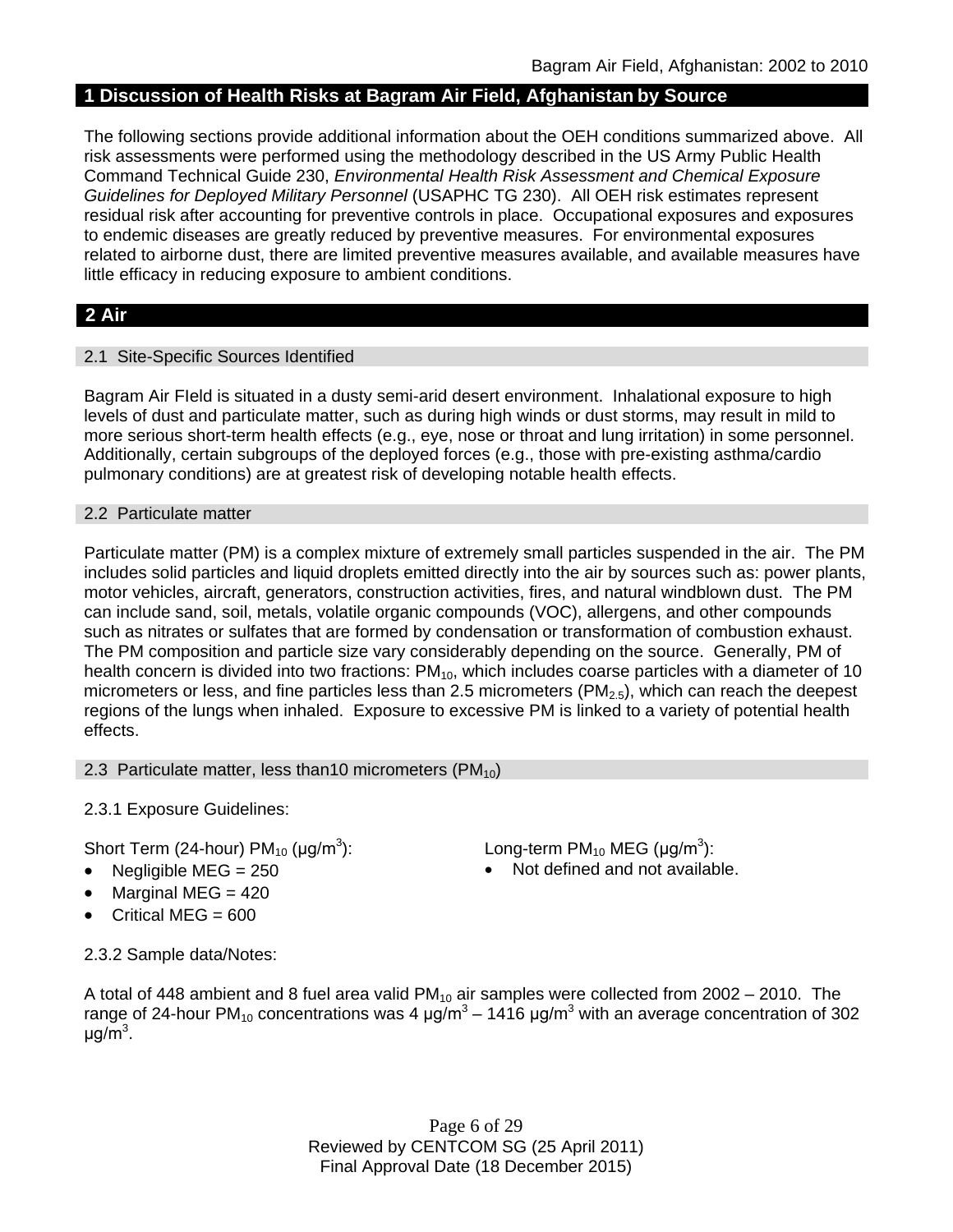2.3.3 Short-term health risks:

**Variable (Low to High):** The short-term PM<sub>10</sub> health risk assessment is Low based on average and High based on peak  $PM_{10}$  sample concentrations, and the likelihood of exposure at these hazard severity levels. A Low health risk assessment is expected to have little or no impact on accomplishing the mission (TG 230 Table 3-2). A High health risk assessment is expected to have significant degradation of mission capabilities in terms of the required mission standard, inability to accomplish all parts of the mission, or inability to complete the mission to standard if hazards occur during the mission (TG 230 Table 3-2). Daily average health risk levels for  $PM_{10}$  show no hazard for 57%, low health risk for 27%, moderate health risk for 9%, and high health risk for 7% of the time. Confidence in the shortterm  $PM_{10}$  health risk assessment is low to medium (Reference 9, Table 3-6).

The hazard severity for average  $PM_{10}$  concentrations in samples was negligible. The results indicate that a few personnel may experience notable mild eye, nose, or throat irritation; most personnel will experience only mild effects. Pre-existing health conditions (e.g., asthma, or cardiopulmonary diseases) may be exacerbated (Reference 9, Table 3-10).

For the highest observed  $PM_{10}$  sample concentration, the hazard severity was critical. During peak exposures at the critical hazard severity level, most if not all personnel will experience very notable eye, nose, and throat irritation and respiratory effects. Visual acuity is impaired, as is overall aerobic capacity. Some personnel will not be able to perform assigned duties. Some lost-duty days are expected. Those with a history of asthma or cardiopulmonary disease will experience more severe symptoms. Conditions may also result in adverse, non-health related materiel/logistical impacts (Reference 9, Table 3-10).

2.3.4 Long-term health risk:

**Not Evaluated-no available health guidelines**. The U.S. Environmental Protection Agency (EPA) has retracted its long-term standard (national ambient air quality standards, NAAQS) for  $PM_{10}$  due to an inability to clearly link chronic health effects with chronic  $PM_{10}$  exposure levels.

2.4 Particulate Matter, less than 2.5 *micrometers* (PM<sub>2.5</sub>)

2.4.1 Exposure Guidelines:

Short Term (24-hour)  $PM<sub>2.5</sub>$  ( $\mu$ g/m<sup>3</sup>):

- 
- Marginal MEG = 250  **Marginal MEG = 65**
- Critical MEG  $= 500$

2.4.2 Sample data/Notes:

):  $\qquad \qquad \text{Long-term (1year) PM}_{2.5} \, \text{MEGs (}\mu\text{g/m}^3\text{)}:$ 

- Negligible MEG = 65 Negligible MEG = 15
	-

A total of 441 ambient and 8 fuel area valid  $PM<sub>2.5</sub>$  air samples were collected from 2005 – 2010. The range of 24-hour PM<sub>10</sub> concentrations was 14  $\mu$ g/m<sup>3</sup> – 1967  $\mu$ g/m<sup>3</sup> with an average concentration of 105  $\mu$ g/m<sup>3</sup>.

2.4.3 Short-term health risks:

**Variable (Low to High):** The short-term PM<sub>2.5</sub> health risk assessment is Low to Moderate based on average and Low to High based on peak PM<sub>2.5</sub> sample concentrations, and the likelihood of exposure at these hazard severity levels. A Low health risk assessment is expected to have little or no impact on

> Page 7 of 29 Reviewed by CENTCOM SG (25 April 2011) Final Approval Date (18 December 2015)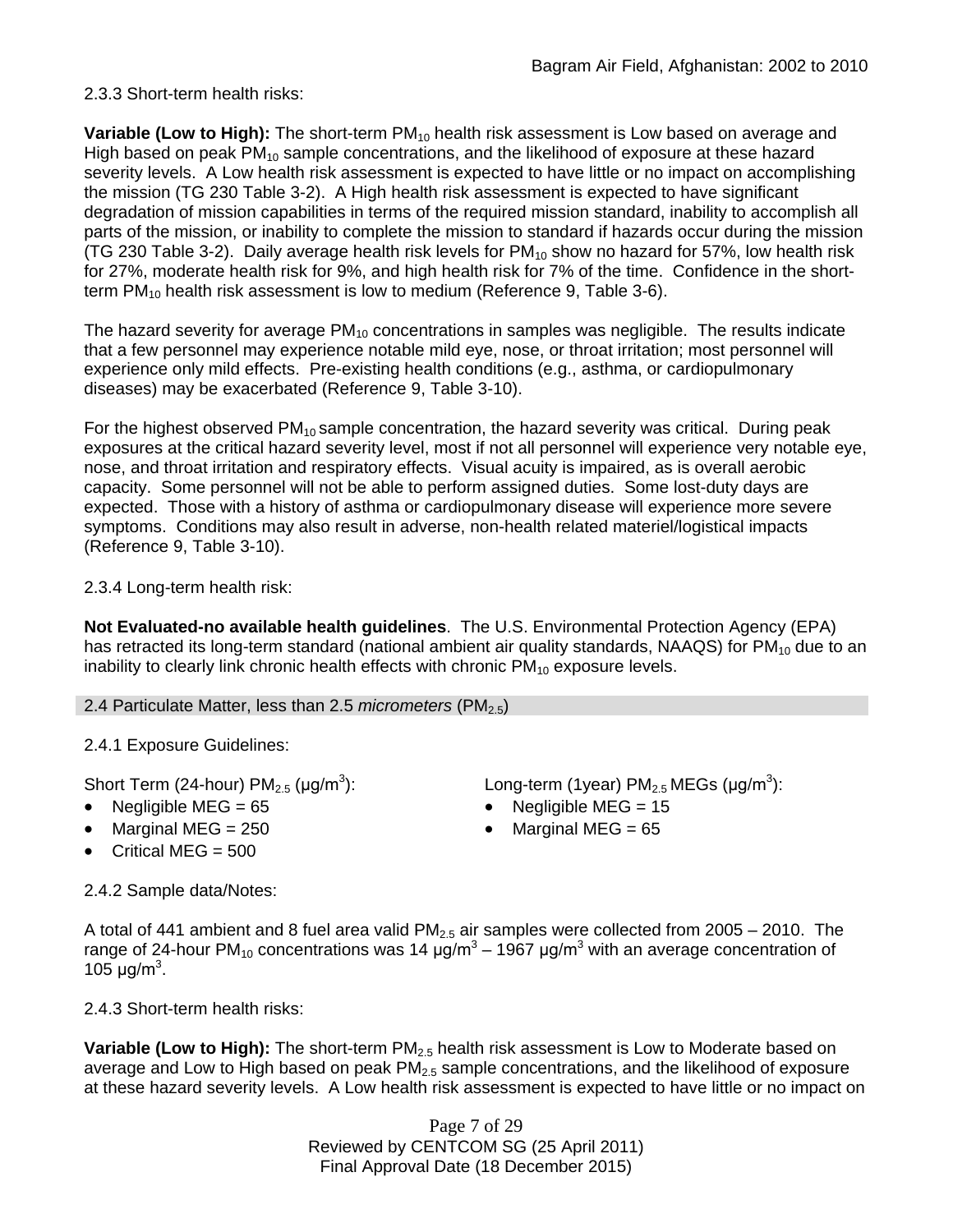accomplishing the mission (TG 230 Table 3-2). A High health risk assessment is expected to have significant degradation of mission capabilities in terms of the required mission standard, inability to accomplish all parts of the mission, or inability to complete the mission to standard if hazards occur during the mission (TG 230 Table 3-2). Daily average health risk levels for  $PM_{10}$  show no hazard for 35%, low health risk for 64% and moderate health risk for 1%, of the time. Confidence in the short-term PM10 health risk assessment is low to medium (Reference 9, Table 3-6).

The hazard severity for average  $PM_{2.5}$  concentrations in samples was negligible. The results indicate that a few personnel may experience notable mild eye, nose, or throat irritation; most personnel will experience only mild effects. Pre-existing health conditions (e.g., asthma, or cardiopulmonary diseases) may be exacerbated (Reference 9, Table 3-10).

For the highest observed  $PM<sub>2.5</sub>$  sample concentration, the hazard severity was critical. During peak exposures at the critical hazard severity level, most if not all personnel will experience very notable eye, nose, and throat irritation and respiratory effects. Visual acuity is impaired, as is overall aerobic capacity. Some personnel will not be able to perform assigned duties. Some lost-duty days are expected. Those with a history of asthma or cardiopulmonary disease will experience more severe symptoms. Conditions may also result in adverse, non-health related materiel/logistical impacts (Reference 9, Table 3-10).

# 2.4.4 Long-term health risks:

**Variable (Low to Moderate):** The long-term health risk assessment is Low to Moderate based on average  $PM<sub>2.5</sub>$  concentrations, and the likelihood of exposure at this hazard severity level. A Moderate health risk level suggests that long-term exposure to  $PM_{2.5}$  is expected to have limited future medical surveillance activities and related resources anticipated (Reference 9, Table 3-3). Confidence in the long-term PM<sub>2.5</sub> health risk assessment is low (Reference 9, Table 3-6).

The hazard severity was marginal (>65  $\mu$ g/m<sup>3</sup>) for average PM<sub>2.5</sub> sample concentrations. The results suggest that with repeated exposures above the marginal hazard severity threshold, the risk for development of chronic health conditions such as reduced lung function or exacerbated chronic bronchitis, chronic obstructive pulmonary disease (COPD), asthma, atherosclerosis, or other cardiopulmonary diseases could occur in generally healthy troops. Those with a history of asthma or cardiopulmonary disease have a higher risk for developing these chronic conditions (Reference 9, Table 3-11).

# 2.5 Airborne Metals

# 2.5.1 Sample data/Notes:

A total of 223 valid ambient and 8 fuel area  $PM_{10}$  airborne metal samples were collected at Bagram Air Field from 2002 to 2010.

2.5.2 Short-term health risks:

**Low:** Cadmium (2005 – 2007) data show low short-term health risk from peak exposure concentration of 0.031 ug/m $^3$  which exceeds the short term negligible MEG of 0.0205 ug/m $^3$ . Confidence for risk assessments was medium (Reference 9, Table 3-6). Average exposure concentration (0.0058 ug/m<sup>3</sup>) was below the short term negligible MEG and was not considered a potential hazard.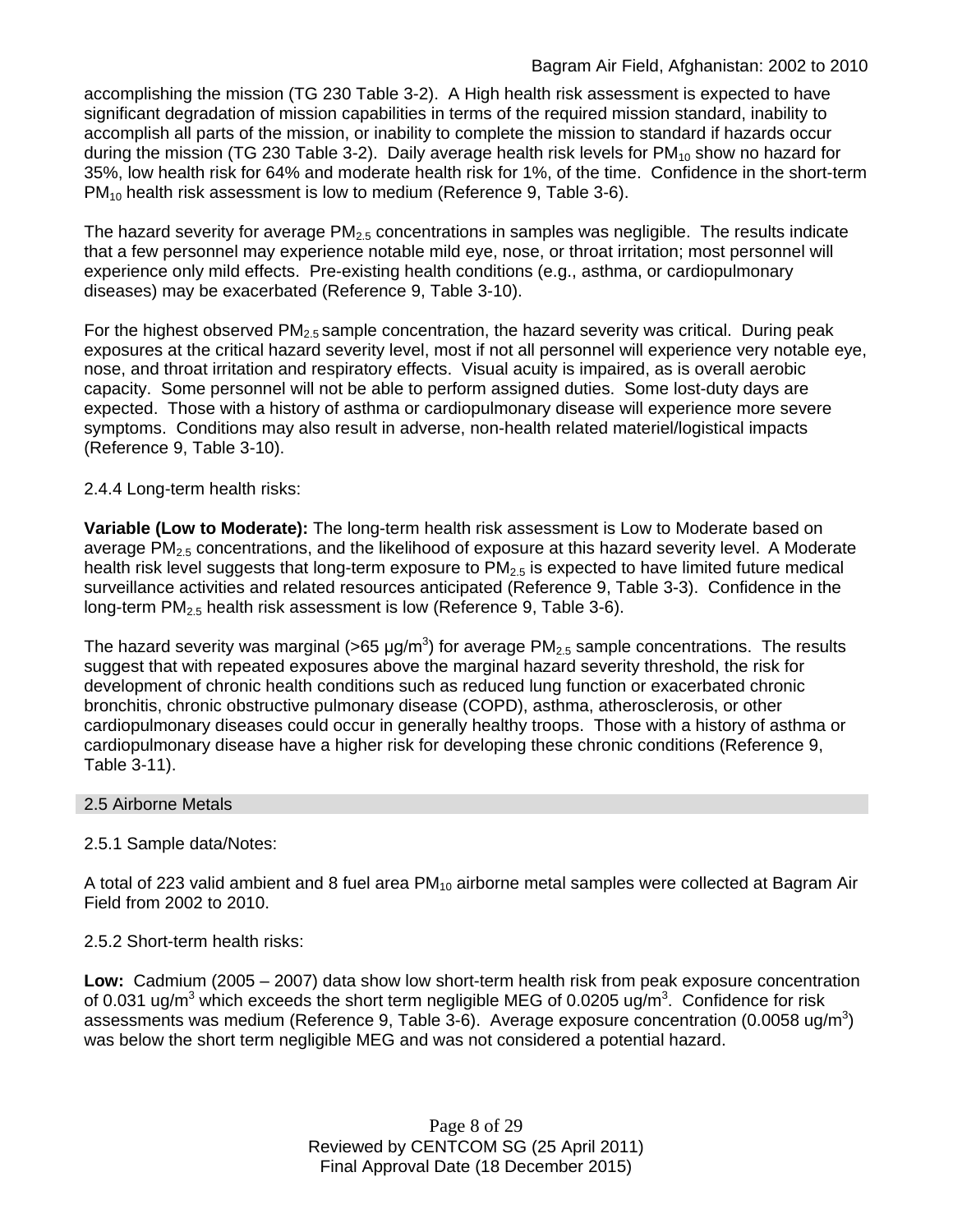# 2.5.3 Long-term health risks:

**Low:** Cobalt (2005 – 2007) data show low long-term health risks from average exposure concentration of 0.0.0007 ug/m<sup>3</sup> which exceeded the long term negligible MEG of 5.33 E -7 ug/m<sup>3</sup>. Confidence for risk assessments was medium (Reference 9, Table 3-6). Low risk hazards are expected to have little or no impact on mission readiness.

# 2.6 Volatile Organic Compounds (VOC)

### 2.6.1 Sample data/Notes:

The health risk assessment is based on average and peak concentration of 11 valid ambient and 8 fuel area volatile organic chemical (VOC) air samples collected from 2002 to 2010, and the likelihood of exposure. None of the analyzed volatile organic chemical (VOC) pollutants was found at concentrations above short-term MEGs, and only acrolein concentration (3.67 ug/m3) exceeded the long-term 1 year negligible MEG (0.137 ug/m3). However, MEGs are not available for all analytes detected and the risk may be underestimated. Additionally, some chemicals were not evaluated. This may also influence the uncertainty in these conclusions.

### 2.6.2 Short-term health risk:

**None identified based on available sampling data.** For some analytes (beryllium, cadmium, and vanadium), the analytical limit of quantitation (LOQ) was above the military exposure guidelines, which may cause inaccurate population exposure point concentrations, and as a result, the risk may be underestimated.

2.6.3 Long-term health risk:

Because acrolein was only detected in a single sample on 29 December 2007, a risk assessment for exposure to this chemical was not possible. The average concentration of 3.67 ug/ $m<sup>3</sup>$  was calculated from three valid samples (the two non-detect samples used j coded values) and was greater than the 1 year negligible MEG of 0.137 ug/ $m<sup>3</sup>$ .

# **3 Soil**

# 3.1 Site-Specific Sources Identified

# 3.2 Sample data/Notes:

A total of 23 valid surface soil and 10 valid sub-surface samples were collected from 1 January 2003 to 31 December 2009 to assess OEH health risk to deployed personnel. The primary soil contamination exposure pathways are dermal contact and dust inhalation. Typical parameters analyzed for included semi volatile organic compounds (SVOCs), heavy metals, polychlorinated biphenyls (PCBs), pesticides, herbicides. If the contaminant was known or suspected, other parameters may have been analyzed for (i.e. total petroleum hydrocarbons (TPH) and polycyclic aromatic hydrocarbons (PAH) near fuel spills). For the risk assessment, personnel are assumed to remain at this location for 6 months to 1 year.

3.3 Short-term health risk:

**Not an identified source of health risk**. Currently, sampling data for soil are not evaluated for short term (acute) health risks**.**

> Page 9 of 29 Reviewed by CENTCOM SG (25 April 2011) Final Approval Date (18 December 2015)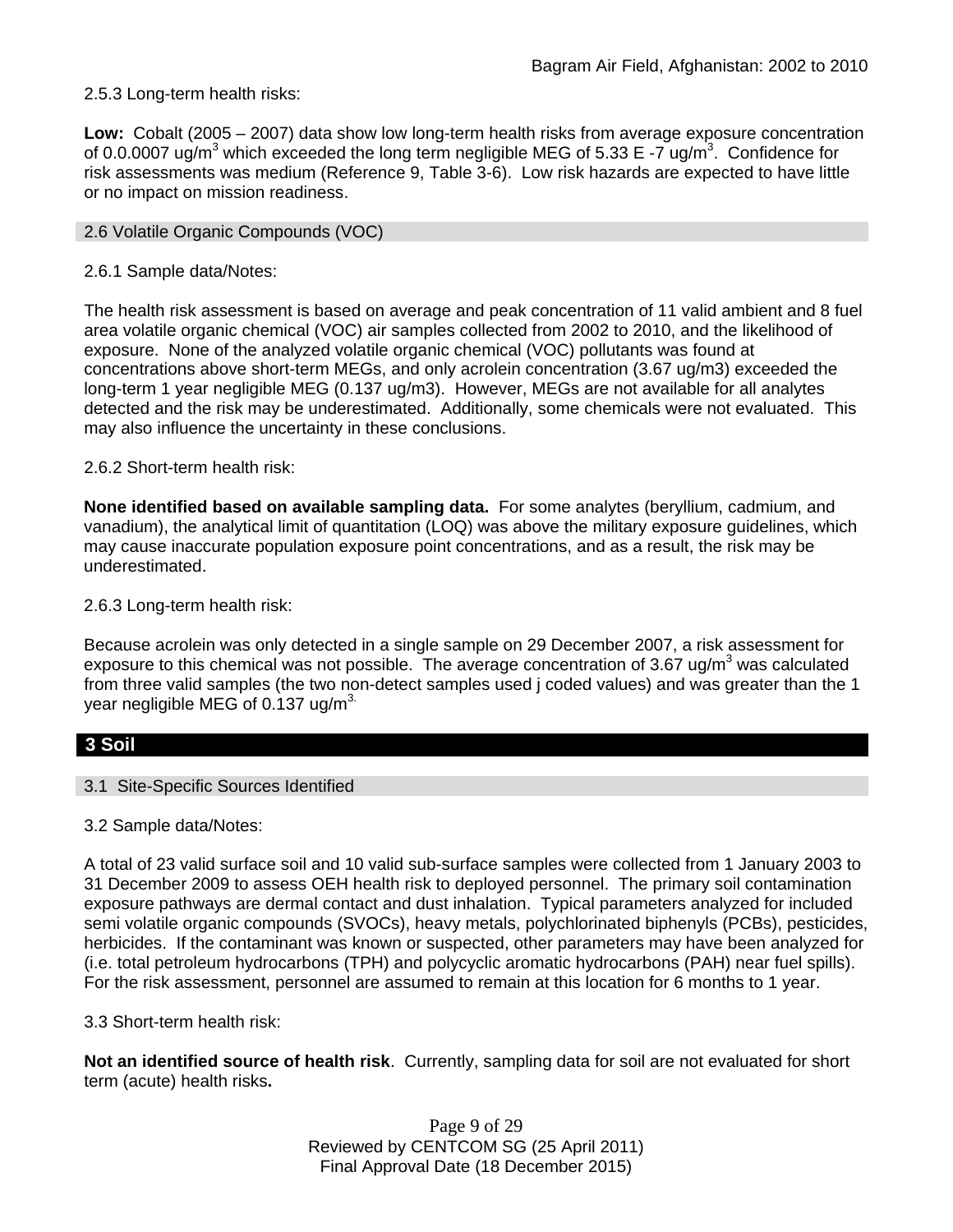# 3.4 Long-term health risk:

**None identified based on available sample data.** All collected samples were below the 1-year Negligible MEGs, with the exception of a single surface soil sample that was collected from within a former plating facilities building undergoing remediation. This single sample was not considered representative of soil conditions or exposure at Bagram Air Field.

# **4 Water**

In order to assess the health risk to U.S. personnel from exposure to water in theater, the USAPHC identified the most probable exposure pathways. These are based on the administrative information provided on the field data sheets submitted with the samples taken over the time period being evaluated. It is assumed that 100% of all U.S. personnel at Bagram Air Field will be directly exposed to reverse osmosis water purification unit (ROWPU) treated and disinfected fresh bulk water, since this classification of water is primarily used for personal hygiene, showering, cooking, and for use at vehicle wash racks. Untreated water was used for personal hygiene, vehicle and aircraft wash racks and dust suppression only and was considered in this assessment.

### 4.1 Drinking Water: ROWPU Treated

### 4.1.1 Site-Specific Sources Identified

Bagram Air Field is surrounded by the Hindu-Kush Mountain Range and the snowmelt from the surrounding mountains recharges the base's aquifer. As of 2009, BAF has four ground water wells, all operated by KBR®. Two of the wells were located at the North water point, one well was located at the West water point, and one was located at the South water point. A review of Sanitary Surveys from 2003 to February 2005 indicates that most camps used reverse osmosis water purification unit (ROWPU) treated bulk water as their primary source of potable drinking water. From February to April 2006, notes contained in field inspections showed that all camps began to switch to bottled water for their primary drinking source.

# *4.1.2 Sample data/Notes:*

To assess the potential for adverse health effects to troops the following assumptions were made: All U.S. personnel at this location were expected to remain at this site for approximately 1 year. A conservative (protective) assumption is that personnel routinely and continuously consumed less than 15L/day for up to 365 days (1-year). It is further assumed that control measures and/or personal protective equipment were not used. Of the 151 treated samples, five were described as ROWPUtreated bulk water drinking samples. The 2004 – 2005 deployment OEH surveillance samples and analytical data for BAF that were reported by the Public Health Command Region Europe (PHCR-Europe) were not included due to database conversion issues.

# 4.1.3 Short-term health risk:

**Low:** Boron was detected in 3 of 3 valid samples in 2007. Peak concentration (1.0 mg/L) exceeded the short-term (14-day) 15L/day MEG of 0.93 mg/L and is considered a low short-term health risk hazard. Confidence is low for risk assessment due to lack of sufficient quantity and quality of samples (TG 230 Table 3-6).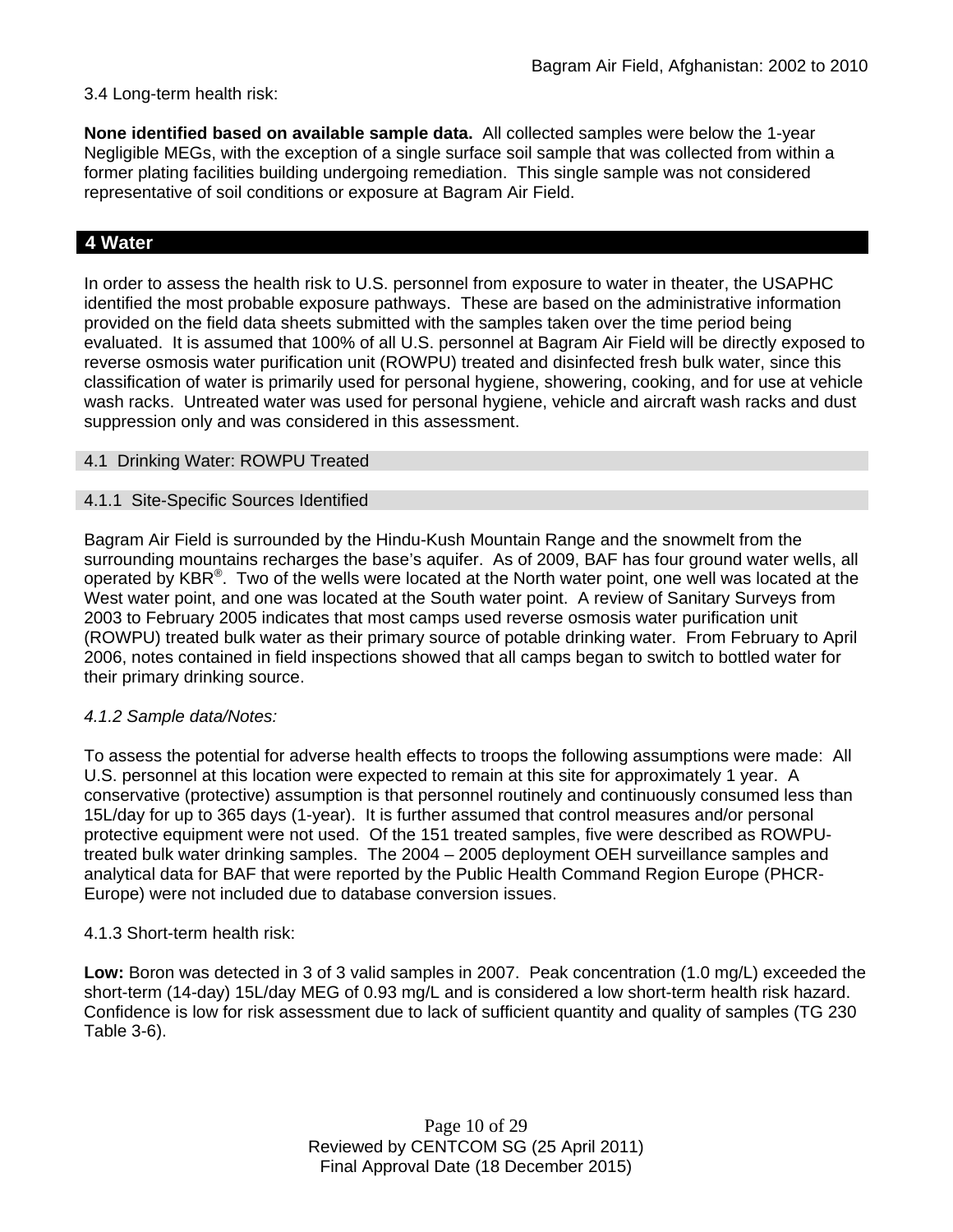# 4.1.4 Long-term health risk:

**Low:** Lead in 2003 was detected with a concentration of 0.063 mg/L from a single sample, which exceeded the long-term (1-year) 15L/day MEG of 0.015 mg/L and is considered low risk chronic hazards. Confidence is low for risk assessment due to lack of sufficient quantity and quality of samples (TG 230 Table 3-6).

# 4.2 Drinking Water: Bottled or Packaged Water

### 4.2.1 Site-Specific Sources Identified

There were multiple bottled water brands sampled at Bagram Air Field. These samples included Jeema®, Emirates®, Cristal®, Masafi®, Nestle® PureLife, Viva®, Obi-Zulol **™**, Tanuf®, Aria™, Kinley<sup>®</sup>, and Oasis<sup>®</sup> brands of bottled water. It is important to note that water from a given brand may not be produced or bottled at the same source. Some brands of bottled water come packaged with the same bottle label, but could be from multiple bottling plants and locations that use various water sources and treatment methods.

# 4.2.2 Sample data/Notes:

To assess the potential for adverse health effects to troops, the following assumptions were made about dose and duration: A conservative (protective) assumption was that personnel routinely ingested 15 L/day of bottled water for up to 365 days (1-year). It was further assumed that control measures were not used. A total of 86 valid bottled water samples were collected from 2005 to 2009.

4.2.3 Short-term health risk:

**Low**: Boron was detected in 8 of 22 valid samples in 2007, and 9 of 10 valid samples in 2008. Peak concentration of Boron in 2007 (1.1 mg/L) and 2008 (1.3 mg/L) exceeded the short-term (14-day) 15L/day MEG of 0.93 mg/L and is considered a low short-term health risk hazard. Confidence for risk assessments was low (TG 230 Table 3-6).

4.2.4 Long-term health risk:

**Low**: Thallium was detected in 4 of 17 valid samples in 2009. The peak concentration of Thallium (0.01 mg/L) exceeded the long-term (1-year) 15L/day MEG of 0.0003 mg/L and is considered low risk chronic hazards. Confidence for risk assessments was low (TG 230 Table 3-6).

# 4.3 Non-Drinking Water: ROWPU Treated

### 4.3.1 Site-Specific Sources Identified

Although the primary route of exposure for most microorganisms is ingestion of contaminated water, dermal exposure to some microorganisms, chemicals, and biologicals may also cause adverse health effects. Complete exposure pathways would include drinking, brushing teeth, personal hygiene, cooking, providing medical and dental care using a contaminated water supply or during dermal contact at vehicle or aircraft wash racks.

# 4.3.2 Sample data/Notes:

To assess the potential for adverse health effects to troops the following assumptions were made about dose and duration: All U.S. personnel at this location were expected to remain at this site for

> Page 11 of 29 Reviewed by CENTCOM SG (25 April 2011) Final Approval Date (18 December 2015)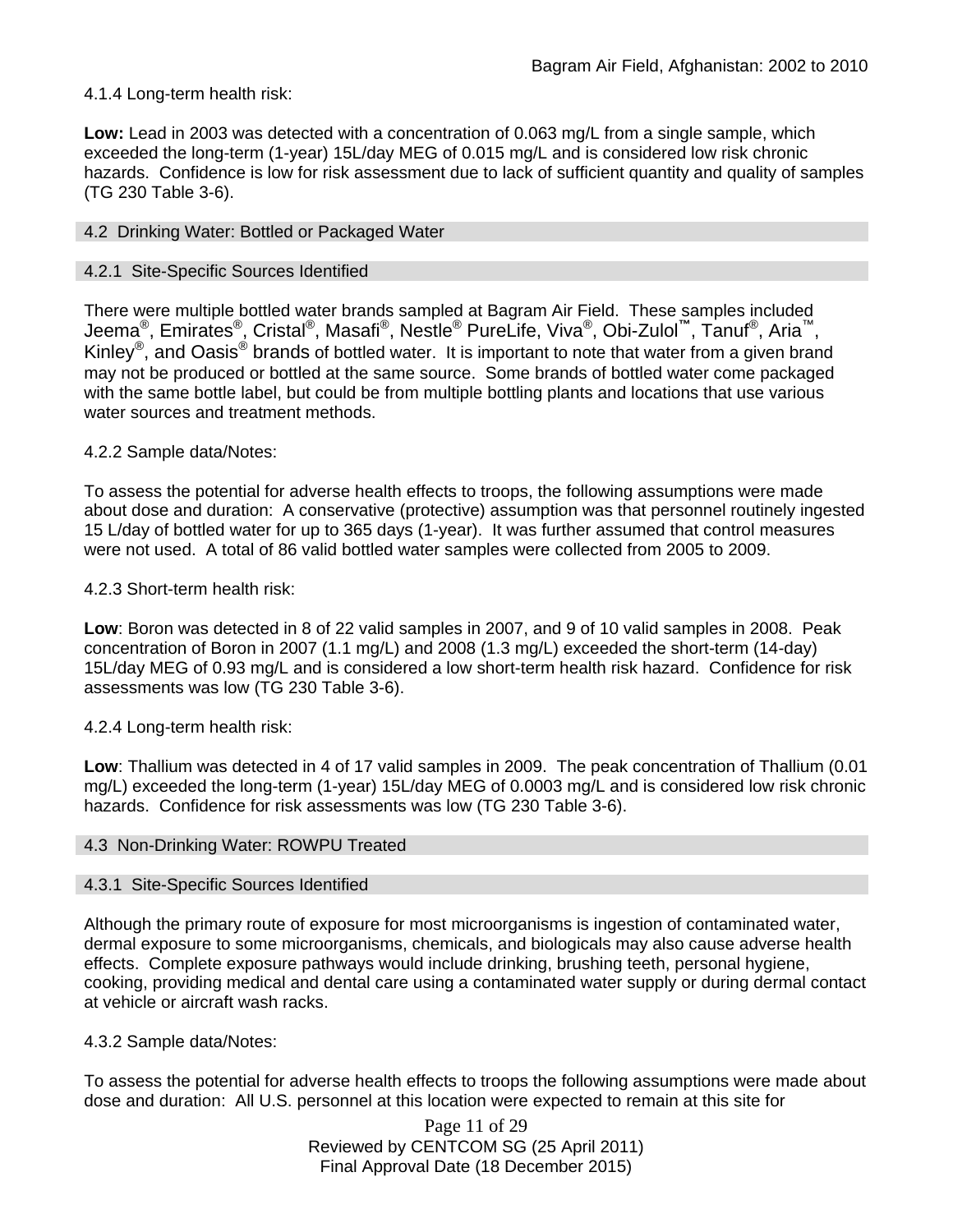approximately 1 year. A conservative (protective) assumption is that personnel routinely consumed less than 5L/day of non-drinking water for up to 365 days (1-year). It is further assumed that control measures and/or personal protective equipment were not used. A total of 27 disinfected bulk water (Non-Drinking) samples from 2003 to 2009 were described as either non-drinking or secondary drinking sources and were evaluated for this health risk assessment. Deployment samples from 2004 and 2005 were sent to PHCR-Europe for analyses, and were not available for this POEMS document. No chemicals were detected at levels above the short or long-term MEGs.

4.3.3 Short and long-term health risks:

**None identified based on available sample data.** All collected samples were below the short and long-term Negligible MEGs.

# 4.4 Non-Drinking Water: Untreated

# 4.4.1 Site-Specific Sources Identified

The BAF is surrounded by the Hindu-Kush Mountain Range and the snowmelt from the surrounding mountains recharges the base's aquifer. As of 2009, BAF has four ground water wells, all operated by KBR®. Two of the wells are located at the North water point, one well is located at the West water point, and one is located at the South water point. Complete exposure pathways would include drinking, brushing teeth, personal hygiene, cooking, providing medical and dental care using a contaminated water supply or during dermal contact at vehicle or aircraft wash racks. None of the untreated water samples were characterized or described as drinking water or a secondary drinking source.

# 4.4.2 Sample data/Notes:

To assess the potential for adverse health effects to troops the following assumptions were made: All U.S. personnel at this location were expected to remain at this site for approximately 1 year. It is further assumed that control measures and/or personal protective equipment were not used. Of the 151 total samples submitted for BAF, 33 were characterized as untreated samples and were described as water that was used for personal hygiene; vehicle and aircraft wash racks, and dust suppression only. Since untreated water was not being consumed, accidental ingestion of untreated water may have occurred in times of showering or personal hygiene use (e.g. brushing teeth), under which conditions are comparable to a lower, 5L/day ingestion rate, although 5L/day is not typically ingested at such events. Deployment samples from 2004 and 2005 were sent to PHCR-Europe for analyses, and were not available for this POEMS document.

4.4.3 Short and long-term health risk:

# **None identified based on the available sampling data.**

# **5 Military Unique**

5.1 Chemical Biological, Radiological Nuclear (CBRN) Weapons

No specific hazard sources were documented in the Defense Occupational and Environmental Health Readiness System (DOEHRS), or the Military Environmental Surveillance Library (MESL) from 19 January 2002 through 30 October 2010.

> Page 12 of 29 Reviewed by CENTCOM SG (25 April 2011) Final Approval Date (18 December 2015)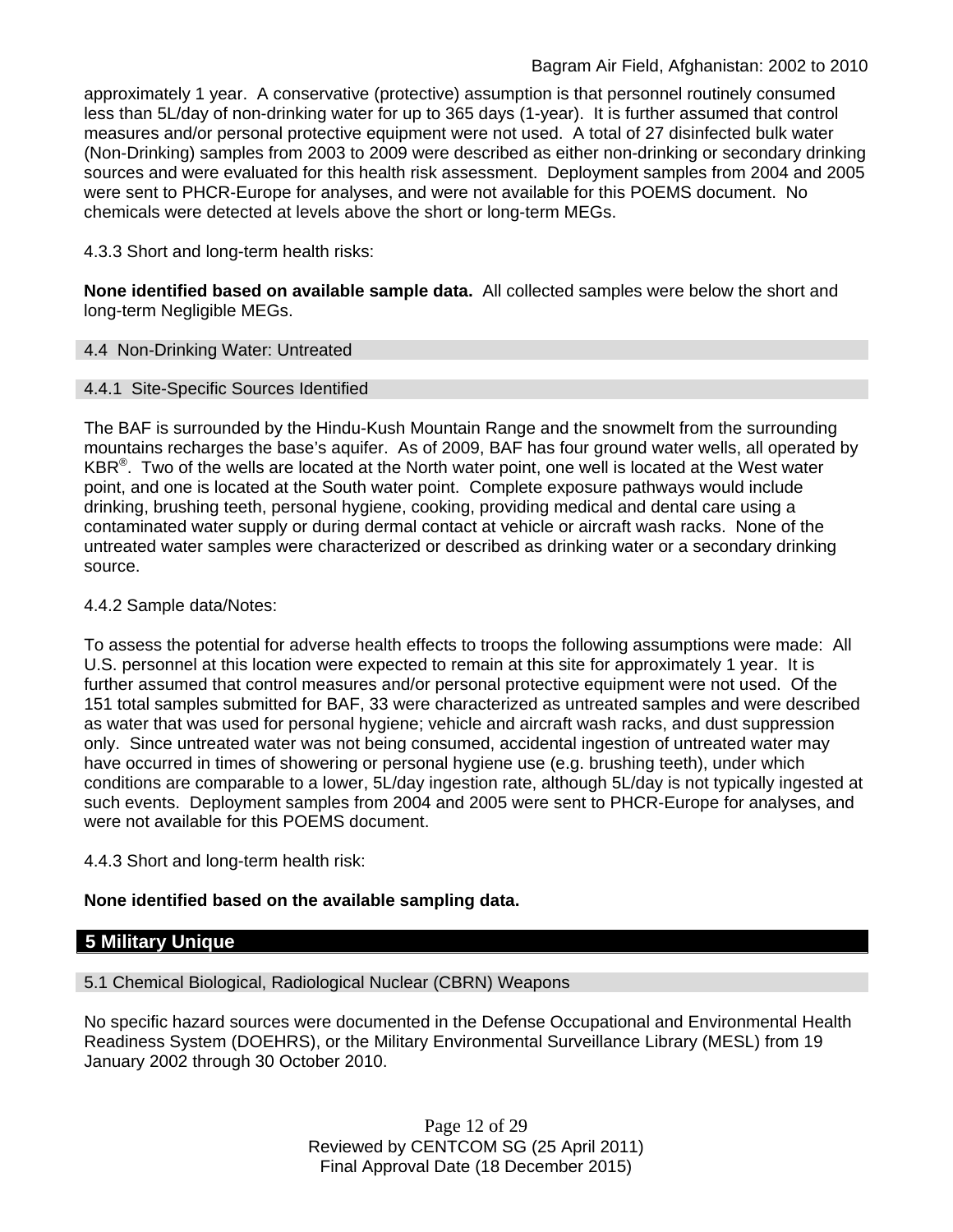### 5.2 Depleted Uranium (DU)

No specific hazard sources were documented in the DOEHRS, or MESL from 19 January 2002 through 30 October 2010.

#### 5.3 Ionizing Radiation

Medical and dental radiography are utilized in the expeditionary medical support (EMEDS) Clinic. Radiology personnel are enrolled in the thermoluminescent dosimetry (TLD) program. Permitted radioactive materials and generally licensed devices are used in CBRNE detection equipment, moisture density gauges and targeting pods.

Backscatter x-ray systems for screening personnel and/or vehicles at the installation Entry Control Points (ECPs). Two separate systems are in use, one for pedestrians and one for vehicles.

Rapiscan Secure 1000 is a walk-up system used for screening personnel (pedestrians) entering the base. All non-US personnel entering the installation are screened using the Rapiscan. The AS & EZ-Backscatter systems are mounted in two unmarked, nondescript passenger vans operated at ECP 1. The vans are unoccupied and unattended during operations; SFS personnel review the images from an observation post located approximately 50 yards away. Important note: The rapidscan operation at ECP 1 has been repositioned as of February 2011, and is no longer considered a health risk hazard (Reference 13).

5.3.1 Short -term health risks:

### **None identified based on the available data.**

### 5.3.2 Long-term health risks:

Low: As currently configured, radiation exposure is insignificant for Z-Backscatter van operators as well as the Rapiscan operators at ECP 3. At ECP 1, Rapiscan operations may potentially expose personnel to radiation levels that approach the general public dose limit over the course of a 6-month deployment. Although no exposure limits were exceeded, the As Low As Reasonably Achievable (ALARA) principle applies. Long-term health risk is considered low. Confidence for risk assessments was low (Reference 9, Table 3-6).

#### 5.4 Non-Ionizing Radiation

No specific hazard sources were documented in the DOEHRS, or MESL from 19 January 2002 through 30 October 2010.

### **6 Endemic Diseases**

This document lists the endemic diseases reported in the region, its specific health risks and severity and general health information about the diseases. CENTCOM Modification (MOD) 11 (Reference 11) lists deployment requirements, to include immunizations and chemoprophylaxis, in effect during the timeframe of this POEMS.

#### 6.1 Foodborne and Waterborne Diseases

Food borne and waterborne diseases in the area are transmitted through the consumption of local food and water. Local unapproved food and water sources (including ice) are heavily contaminated with

> Page 13 of 29 Reviewed by CENTCOM SG (25 April 2011) Final Approval Date (18 December 2015)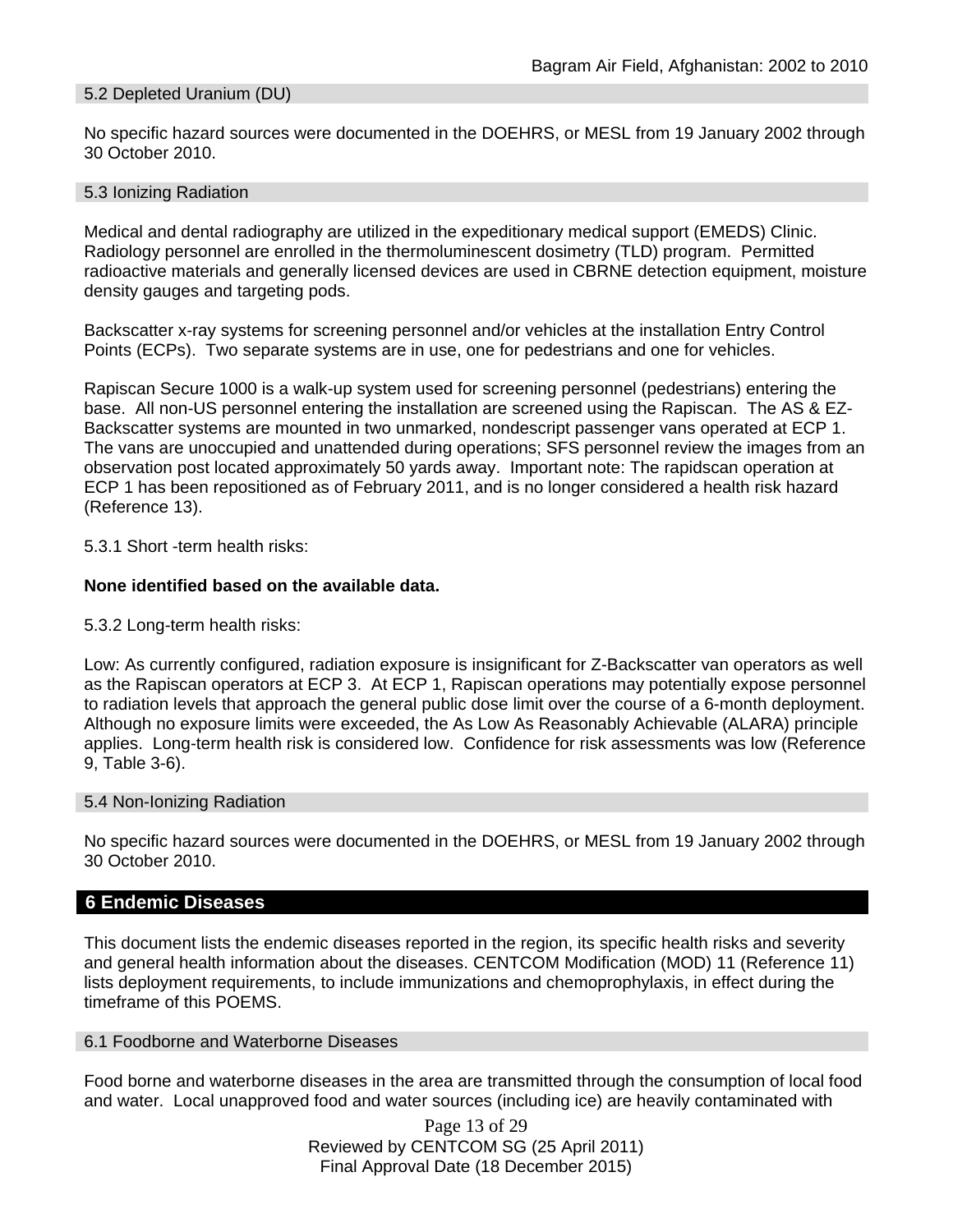pathogenic bacteria, parasites, and viruses to which most U.S. Service Members have little or no natural immunity. Effective host nation disease surveillance does not exist within the country. Only a small fraction of diseases are identified or reported in host nation personnel. Diarrheal diseases are expected to temporarily incapacitate a very high percentage of U.S. personnel within days if local food, water, or ice is consumed. Hepatitis A and typhoid fever infections typically cause prolonged illness in a smaller percentage of unvaccinated personnel. Vaccinations are required for DoD personnel and contractors. In addition, although not specifically assessed in this document, significant outbreaks of viral gastroenteritis (e.g., norovirus) and food poisoning (e.g., *Bacillus cereus*, *Clostridium perfringens*, *Staphylococcus*) may occur. Key disease risks are summarized below:

Mitigation strategies were in place and included consuming food and water from approved sources, vaccinations (when available), frequent hand washing and general sanitation practices.

# 6.1.1 Diarrheal diseases (bacteriological)

**High, mitigated to Low**: Diarrheal diseases are expected to temporarily incapacitate a very high percentage of personnel (potentially over 50% per month) within days if local food, water, or ice is consumed. Field conditions (including lack of hand washing and primitive sanitation) may facilitate person-to-person spread and epidemics. Typically mild disease treated in outpatient setting; recovery and return to duty in less than 72 hours with appropriate therapy. A small proportion of infections may require greater than 72 hours limited duty, or hospitalization.

# 6.1.2 Hepatitis A, typhoid/paratyphoid fever, and diarrhea-protozoal

**High, mitigated to Low**: Unmitigated health risk to U.S. personnel is high year round for hepatitis A and typhoid/paratyphoid fever, and Moderate for diarrhea-protozoal. Mitigation was in place to reduce the risks to low. Hepatitis A, typhoid/paratyphoid fever, and diarrhea-protozoal disease may cause prolonged illness in a small percentage of personnel (less than 1% per month). Although much rarer, other potential diseases in this area that are also considered a Moderate risk include: hepatitis E, diarrhea-cholera, and brucellosis.

# *6.1.3 Short-term Health Risks:*

**Low**: The overall unmitigated short-term risk associated with food borne and waterborne diseases are considered High (bacterial diarrhea, hepatitis A, typhoid/paratyphoid fever) to Moderate (diarrheacholera, diarrhea-protozoal, brucellosis) to Low (hepatitis E) if local food or water is consumed. Preventive Medicine measures reduced the risk to Low. Confidence in the health risk estimate is high.

# *6.1.4 Long-term Health Risks:*

# **None identified based on available data.**

# 6.2 Arthropod Vector-Borne Diseases

During the warmer months, the climate and ecological habitat support populations of arthropod vectors, including mosquitoes, ticks, mites, and sandflies. Significant disease transmission is sustained countrywide, including urban areas. Malaria, the major vector-borne health risk in Afghanistan, is capable of debilitating a high percentage of personnel for up to a week or more. Mitigation strategies were in place and included proper wear of treated uniforms, application of repellent to exposed skin, and use of bed nets and chemoprophylaxis (when applicable). Additional methods included the use of pesticides, reduction of pest/breeding habitats, and engineering controls.

> Page 14 of 29 Reviewed by CENTCOM SG (25 April 2011) Final Approval Date (18 December 2015)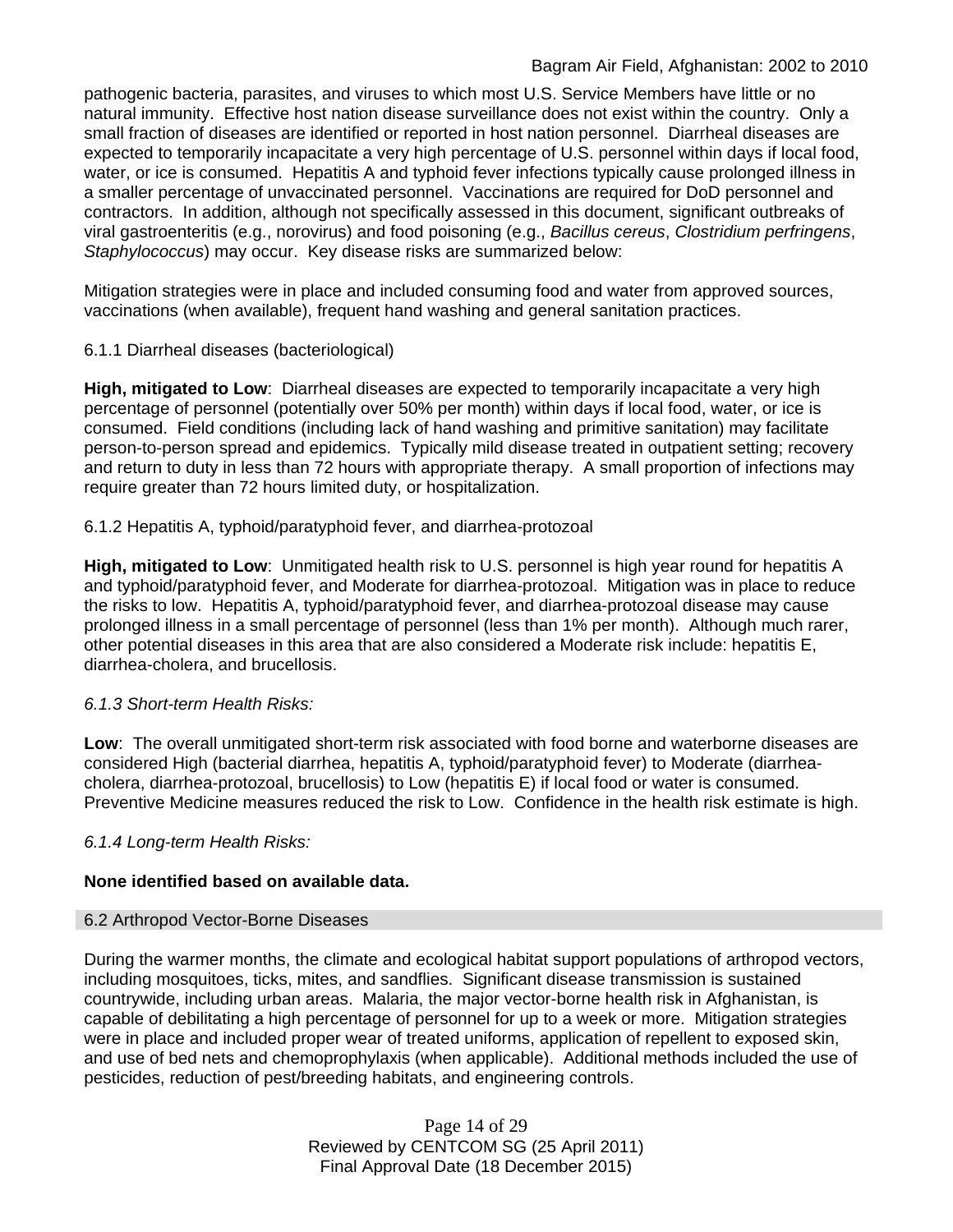# *6.2.1 Malaria*

**Moderate, mitigated to Low:** Potential unmitigated risk to U.S. personnel is Moderate during warmer months (typically April through November) but reduced to low with mitigation measures. Malaria incidents are often associated with the presence of agriculture activity, including irrigation systems and standing water, which provide breeding habitats for vectors. A small number of cases may occur among personnel exposed to mosquito (Anopheles spp.) bites. Malaria incidents may cause debilitating febrile illness typically requiring 1 to 7 days of inpatient care, followed by return to duty. Severe cases may require intensive care or prolonged convalescence.

# *6.2.2 Leishmaniasis*

**Moderate, mitigated to Low**: The disease risk is Moderate during the warmer months when sandflies are most prevalent, but reduced to low with mitigation measures. Leishmaniasis is transmitted by sand flies. There are two forms of the disease; cutaneous (acute form) and visceral (a more latent form of the disease). The leishmaniasis parasites may survive for years in infected individuals and this infection may go unrecognized by physicians in the U.S. when infections become symptomatic years later. Cutaneous infection is unlikely to be debilitating, though lesions may be disfiguring. Visceral leishmaniasis disease can cause severe febrile illness which typically requires hospitalization with convalescence over 7 days.

# *6.2.3 Crimean-Congo hemorrhagic fever*

**Moderate, mitigated to Low**: Unmitigated risk is moderate, but reduced to low with mitigation measures. Crimean-Congo hemorrhagic fever occurs in rare cases (less than 0.1% per month attack rate in indigenous personnel) and is transmitted by tick bites or occupational contact with blood or secretions from infected animals. The disease typically requires intensive care with fatality rates from 5% to 50%.

# *6.2.4 Sandfly fever*

**Moderate, mitigated to Low**: Sandfly fever has a Moderate risk with potential disease rates from 1% to 10% per month under worst case conditions. Mitigation measures reduced the risk to low. The disease is transmitted by sandflies and occurs more commonly in children though adults are still at risk. Sandfly fever disease typically resulted in debilitating febrile illness requiring 1 to 7 days of supportive care followed by return to duty.

# *6.2.5 Plague*

**Low:** Potential health risk to U.S. personnel is Low year round. Bubonic plague typically occurred as sporadic cases among people who come in contact with wild rodents and their fleas during work, hunting, or camping activities. Outbreaks of human plague are rare and typically occur in crowded urban settings associated with large increases in infected commensal rats (*Rattus rattus*) and their flea populations. Some untreated cases of bubonic plague may develop into secondary pneumonic plague. Respiratory transmission of pneumonic plague is rare but has the potential to cause significant outbreaks. Close contact is usually required for transmission. In situations where respiratory transmission of plague is suspected, weaponized agent must be considered. Extremely rare cases (less than 0.01% per month attack rate) could occur. Incidence could result in potentially severe illness which may require more than 7 days of hospitalization and convalescence.

> Page 15 of 29 Reviewed by CENTCOM SG (25 April 2011) Final Approval Date (18 December 2015)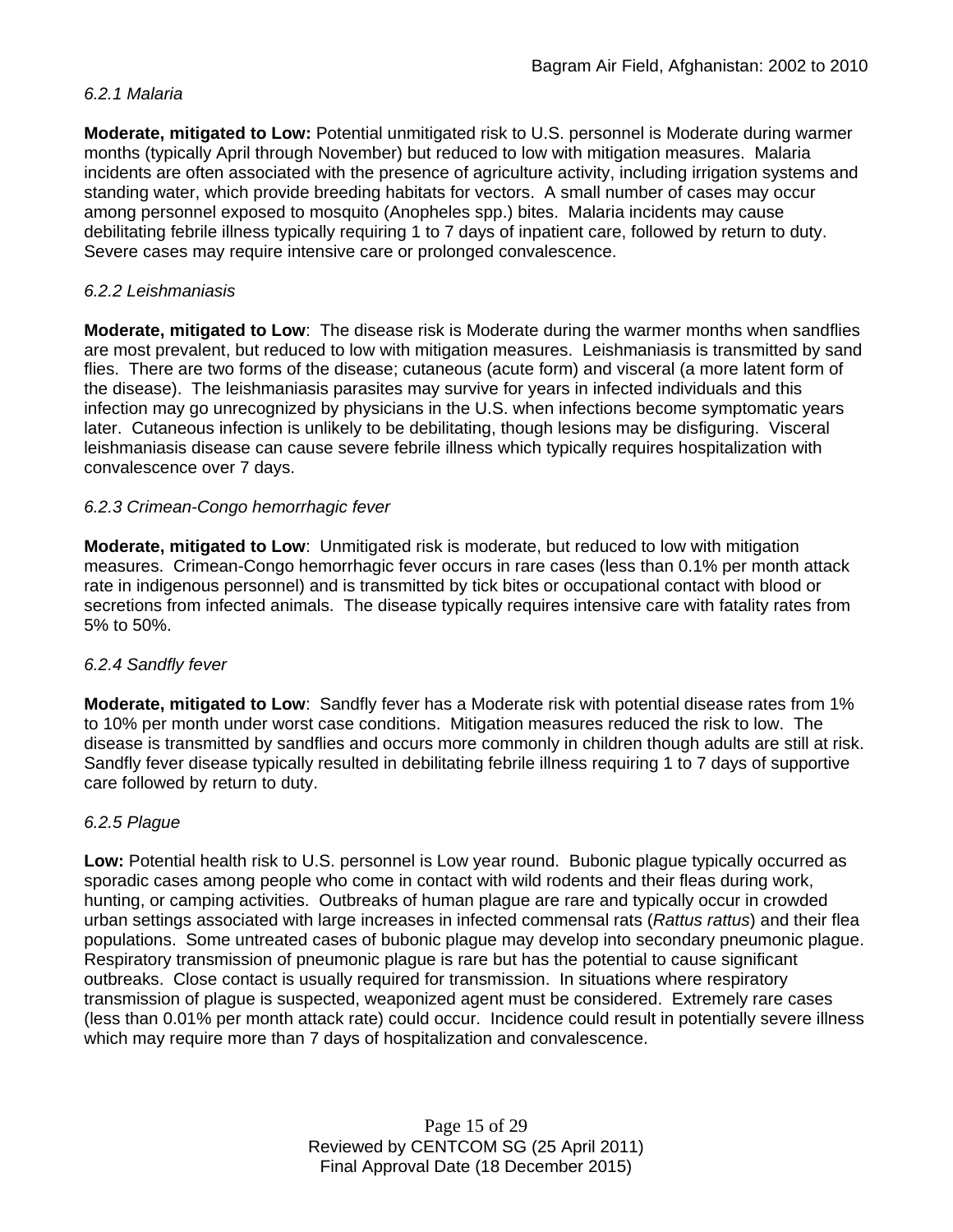# *6.2.6 Typhus-miteborne (scrub typhus)*

**Moderate, mitigated to Low:** Potential health risk to U.S. personnel is Moderate during warmer months (typically March through November) when vector activity is highest. Mitigation measures reduced the risk to low. Mite-borne typhus is a significant cause of febrile illness in local populations with rural exposures in areas where the disease is endemic. Large outbreaks have occurred when non-indigenous personnel such as military forces enter areas with established local transmission. The disease is transmitted by the larval stage of trombiculid mites (chiggers), which are typically found in areas of grassy or scrubby vegetation, often in areas which have undergone clearing and regrowth. Habitats may include sandy beaches, mountain deserts, cultivated rice fields, and rain forests. Although data are insufficient to assess potential disease rates, attack rates can be very high (over 50%) in groups of personnel exposed to heavily infected "mite islands" in focal areas. The disease can cause debilitating febrile illness typically requiring 1 to 7 days of inpatient care, followed by return to duty.

# *6.2.7 West Nile fever*

**Low**: West Nile fever is present. The disease is maintained by the bird population and transmitted to humans via mosquito vector. Typically, infections in young, healthy adults were asymptomatic although fever, headache, tiredness, body aches (occasionally with a skin rash on trunk of body), and swollen lymph glands can occurred. This disease is associated with a low risk estimate.

# *6.2.9 Short -term health risks:*

**Low:** The unmitigated health risk estimate is High for malaria (infection rate of less than 1% per month), Moderate for leishmaniasis-cutaneous (acute), Crimean-Congo hemorrhagic fever, sandfly fever, typhus-miteborne; and Low for, the plague and West Nile fever. Health risk is reduced to low by proper wear of the uniform, application of repellent to exposed skin, and appropriate chemoprophylaxis. Confidence in health risk estimate was high.

# *6.2.10 Long-term health risks:*

**Low:** The unmitigated risk is moderate for leishmaniasis-visceral (chronic). Risk is reduced to Low by proper wear of the uniform and application of repellent to exposed skin. Confidence in the risk estimate is high.

# 6.3 Water Contact Diseases

Operations or activities that involve extensive water contact may result in personnel being temporarily debilitated with leptospirosis in some locations. Leptospirosis health risk typically increases during flooding. In addition, although not specifically assessed in this document, bodies of surface water are likely to be contaminated with human and animal waste. Activities such as wading or swimming may result in exposures to enteric diseases such as diarrhea and hepatitis via incidental ingestion of water. Prolonged water contact also may lead to the development of a variety of potentially debilitating skin conditions such as bacterial or fungal dermatitis. Mitigation strategies were in place and included avoiding water contact and recreational water activities, proper wear of uniform (especially footwear), and protective coverings for cuts/abraded skin.

# *6.3.1 Leptospirosis*

**Moderate, mitigated to Low**: Human infections occur seasonally (typically April through November) through exposure to water or soil contaminated by infected animals and is associated with wading, and

> Page 16 of 29 Reviewed by CENTCOM SG (25 April 2011) Final Approval Date (18 December 2015)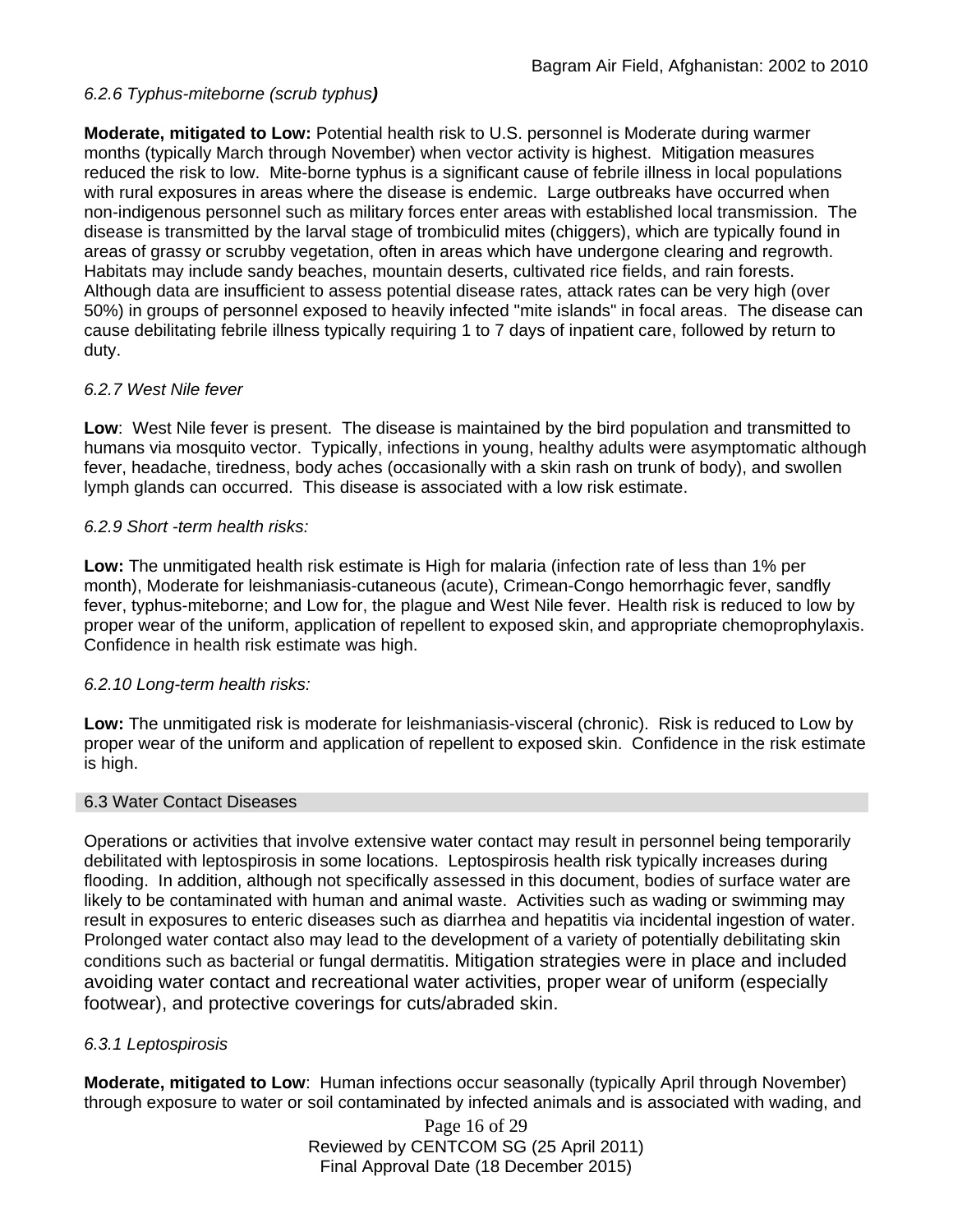swimming in contaminated, untreated open water. The occurrence of flooding after heavy rainfall facilitates the spread of the organism because as water saturates the environment leptospirosis present in the soil passes directly into surface waters. Leptospirosis can enter the body through cut or abraded skin, mucous membranes, and conjunctivae. Infection may also occur from ingestion of contaminated water. The acute, generalized illness associated with infection may mimic other tropical diseases (for example, dengue fever, malaria, and typhus), and common symptoms include fever, chills, myalgia, nausea, diarrhea, cough, and conjunctival suffusion. Manifestations of severe disease can include jaundice, renal failure, hemorrhage, pneumonitis, and hemodynamic collapse. Recreational activities involving extensive water contact may result in personnel being temporarily debilitated with leptospirosis. Incidence could result in debilitating febrile illness typically requiring 1 to 7 days of inpatient care, followed by return to duty; some cases may require prolonged convalescence. This disease is associated with a Moderate health risk estimate.

# *6.3.2 Short-term health risks:*

**Low:** Unmitigated Health risk of leptospirosis is Moderate during warmer months. Mitigation measures reduce the risk to Low. Confidence in the health risk estimate is high.

# *6.3.3 Long-term health risks:*

# **None identified based on available data.**

### 6.4 Respiratory Diseases

Although not specifically assessed in this document, deployed U.S. forces may be exposed to a wide variety of common respiratory infections in the local population. These include influenza, pertussis, viral upper respiratory infections, viral and bacterial pneumonia, and others. The U.S. military populations living in close-quarter conditions are at risk for substantial person-to-person spread of respiratory pathogens. Influenza is of particular concern because of its ability to debilitate large numbers of unvaccinated personnel for several days. Mitigation strategies were in place and included routine medical screenings, vaccination, enforcing minimum space allocation in housing units, implementing head-to-toe sleeping in crowded housing units, implementation of proper personal protective equipment (PPE) when necessary for healthcare providers and detention facility personnel.

# *6.4.1 Tuberculosis (TB)*

**Moderate, mitigated to Low:** Potential health risk to U.S. personnel is Moderate, mitigated to Low, year round. Transmission typically requires close and prolonged contact with an active case of pulmonary or laryngeal TB, although it also can occur with more incidental contact. The Army Surgeon General has defined increased risk in deployed Soldiers as indoor exposure to locals or third country nationals of greater than one hour per week in a highly endemic active TB region. Additional mitigation included active case isolation in negative pressure rooms, where available.

# *6.4.2 Meningococcal meningitis*

**Low:** Meningococcal meningitis poses a Low risk and is transmitted from person to person through droplets of respiratory or throat secretions. Close and prolonged contact facilitates the spread of this disease. Meningococcal meningitis is potentially a very severe disease typically requiring intensive care; fatalities may occur in 5-15% of cases.

> Page 17 of 29 Reviewed by CENTCOM SG (25 April 2011) Final Approval Date (18 December 2015)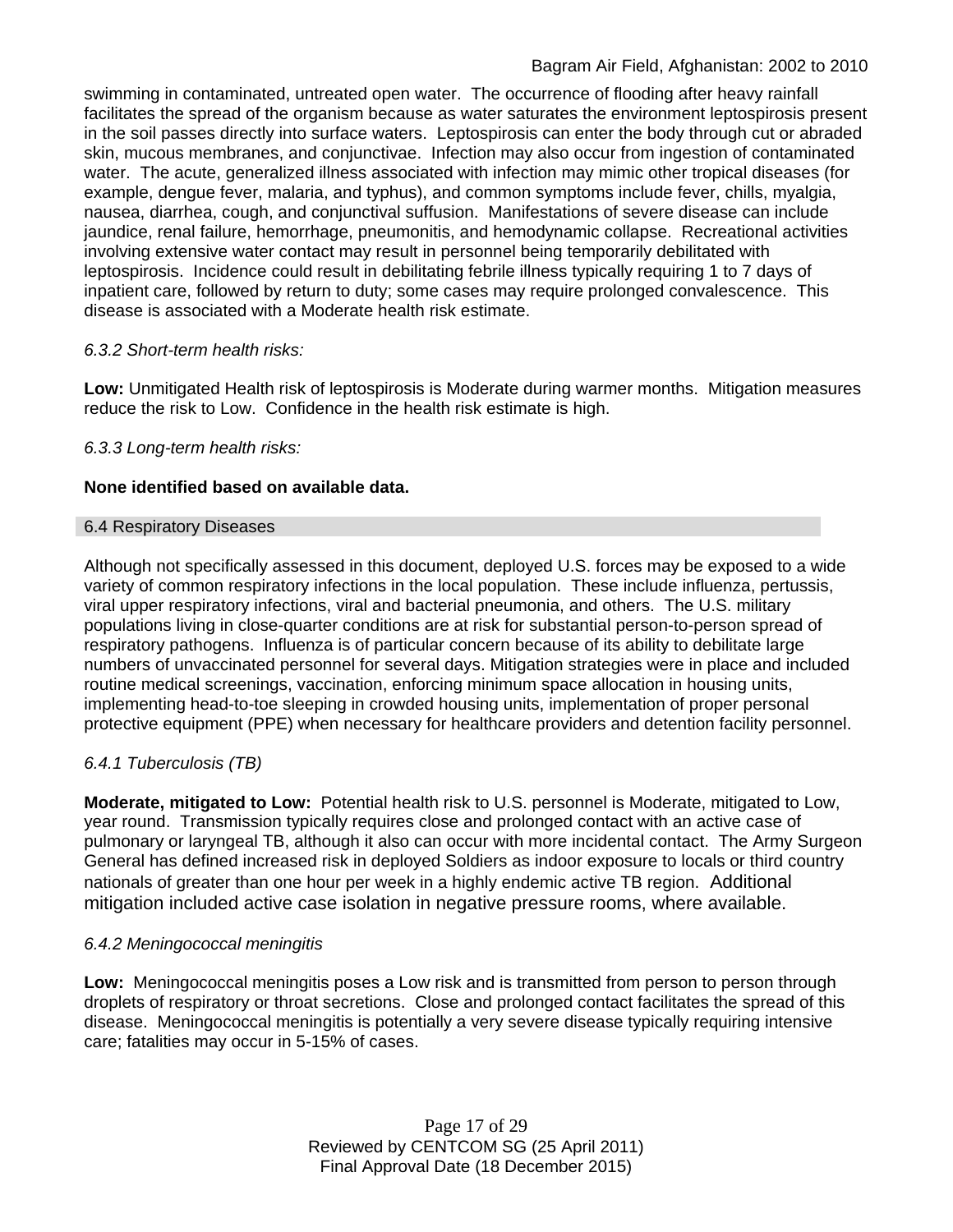# *6.4.3 Short-term health risks:*

**Low:** Moderate (TB) to Low (for meningococcal meningitis). Overall risk was reduced to Low with mitigation measures. Confidence in the health risk estimate is high.

### *6.4.4 Long-term health risks:*

**None identified based on available data.** Tuberculosis is evaluated as part of the post deployment health assessment (PDHA). A TB skin test is required post-deployment if potentially exposed and is based upon individual service policies.

#### 6.5 Animal-Contact Diseases

### *6.5.1 Rabies*

**Moderate, mitigated to Low:** Rabies posed a year-round moderate risk. Occurrence in local animals was well above U.S. levels due to the lack of organized control programs. Dogs are the primary reservoir of rabies in Afghanistan, and a frequent source of human exposure. Rabies is transmitted by exposure to the virus-laden saliva of an infected animal, typically through bites, but could occur from scratches contaminated with the saliva. A U.S. Army Soldier stationed in Afghanistan died of rabies on 31 August 2011 (Reference 12). Laboratory results indicated the Soldier was infected from contact with a dog while deployed. Although the vast majority (>99%) of persons who develop rabies disease will do so within a year after a risk exposure, there have been rare reports of individuals presenting with rabies disease up to six years or more after their last known risk exposure. Mitigation strategies included command emphasis of CENTCOM GO 1B, reduction of animal habitats, active pest management programs, and timely treatment of feral animal scratches/bites.

### *6.5.2 Anthrax*

**Low:** Anthrax cases are rare in indigenous personnel, and pose a Low risk to U.S. personnel. Anthrax is a naturally occurring infection; cutaneous anthrax is transmitted by direct contact with infected animals or carcasses, including hides. Eating undercooked infected meat may result in contracting gastrointestinal anthrax. Pulmonary anthrax is contracted through inhalation of spores and is extremely rare. Mitigation measures included consuming approved food sources, proper food preparation and cooking temperatures, avoidance of animals and farms, dust abatement when working in these areas, vaccinations, and proper PPE for personnel working with animals.

### *6.5.3 Q-Fever*

**Moderate, mitigated to Low:** Potential health risk to U.S. personnel is Moderate, but mitigated to Low, year round. Rare cases are possible among personnel exposed to aerosols from infected animals, with clusters of cases possible in some situations. Significant outbreaks (affecting 1-50%) can occur in personnel with heavy exposure to barnyards or other areas where animals are kept. Unpasteurized milk may also transmit infection. The primary route of exposure is respiratory, with an infectious dose as low as a single organism. Incidence could result in debilitating febrile illness, sometimes presenting as pneumonia, typically requiring 1 to 7 days of inpatient care followed by return to duty. Mitigation strategies in place as listed in paragraph 6.5.2 except for vaccinations.

### *6.5.4 H5N1 avian influenza*

**Low:** Potential health risk to U.S. personnel is Low. Although H5N1 avian influenza (AI) is easily transmitted among birds, bird-to-human transmission is extremely inefficient. Human-to-human

> Page 18 of 29 Reviewed by CENTCOM SG (25 April 2011) Final Approval Date (18 December 2015)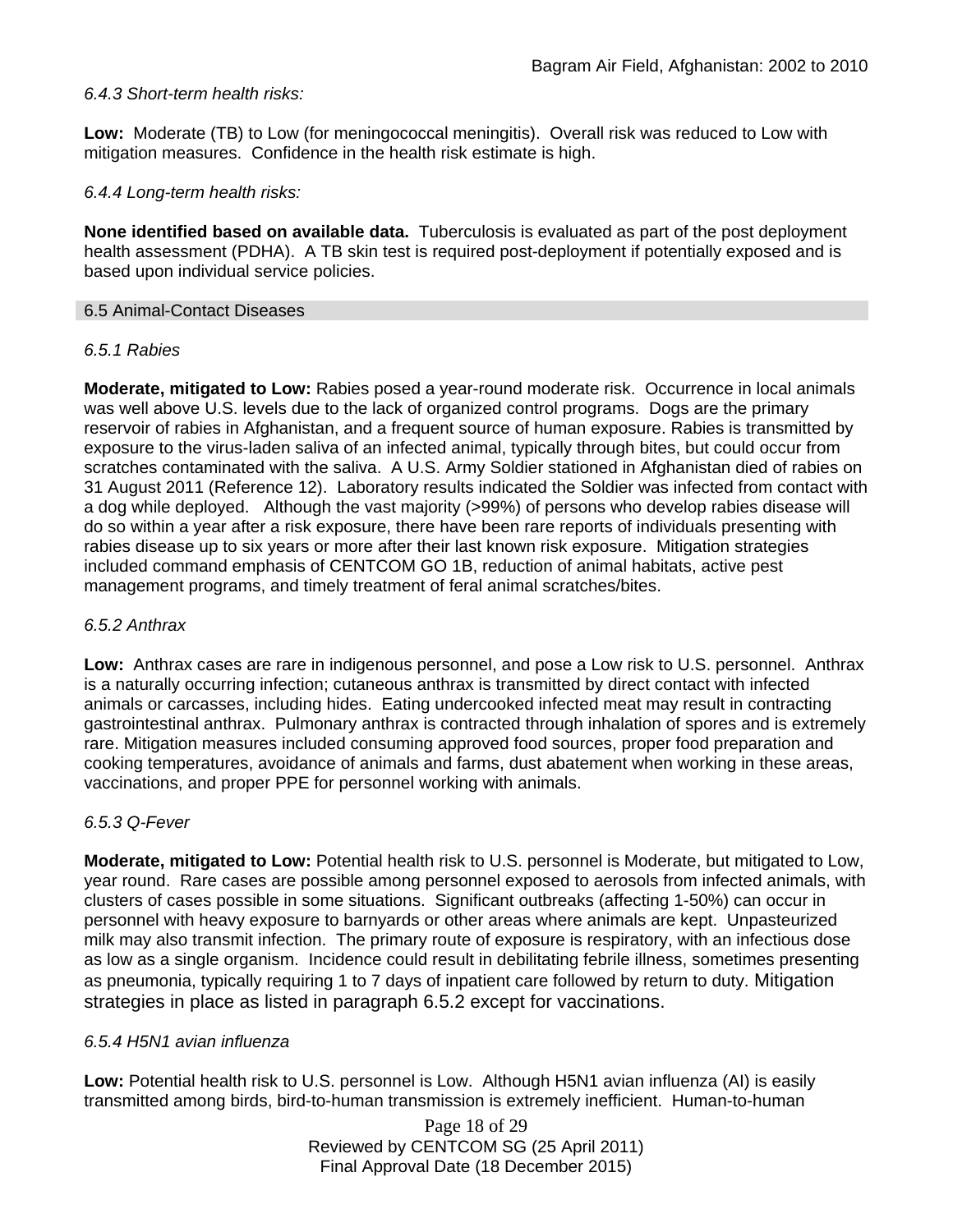transmission appears to be exceedingly rare, even with relatively close contact. Extremely rare cases (less than 0.01% per month attack rate) could occur. Incidence could result in very severe illness with fatality rate higher than 50 percent in symptomatic cases. Mitigation strategies included avoidance of birds/poultry and proper cooking temperatures for poultry products.

*6.5.5* Short-term health risks:

**Low:** The short-term unmitigated risk is Moderate for rabies, and Q-fever, to Low for anthrax, and H5N1 avian influenza. Mitigation measures reduced the overall risk to Low.Confidence in risk estimate is high.

6.5.6 Long-term health risks:

**Low:** A Low long term risk exists for rabies because, in rare cases, the incubation period for rabies can be several years.

### **7 Venomous Animals**

All information was taken directly from the Clinical Toxinology Resources web site from the University of Adelaide, Australia (Reference 2). The species listed below have home ranges that overlap the location of Bagram Air Base, and may present a health risk if they are encountered by personnel. See Section 9 for more information about pesticides and pest control measures.

7.1 Spiders

• *Latrodectus dahlia (widow spider):* Venom effects are mostly minor and even significant envenoming is unlikely to be lethal.

# 7.2 Scorpions

• *Afghanobuthus naumanni:* Stings by these scorpions are likely to cause only short lived local effects, such as pain, without systemic effects.

• *Androctonus afghan, Androctonus amoreux, and Androctonus baluchicus:* Severe envenoming possible, potentially lethal; venom may produce direct or indirect cardio toxicity.

• *Compsobuthus rugosulus and Compsobuthus tofti:* Severe envenoming possible, potential lethality and systemic effects unknown.

• *Hottentotta alticola, Hottentotta saulcyi:* Moderate envenoming possible but unlikely to prove lethal.

• *Mesobuthus caucasicus, Mesobuthus eupeus and Mesobuthus macmahoni:* Stings by these scorpions are likely to cause only short lived local effects, such as pain, without systemic effects.

• *Orthochirus afghanus, Orthochirus bicolor, Orthochirus jalalabadensis, Orthochirus pallidus, Orthochirus samrchelsis and Orthochirus scrobiculosis:* Severe envenoming possible, potential lethality and systemic effects unknown.

### 7.3 Snakes

• *[Boiga](http://www.toxinology.com/fusebox.cfm?fuseaction=main.snakes.display&id=SN0722) [trigonata](http://www.toxinology.com/fusebox.cfm?fuseaction=main.snakes.display&id=SN0722)* (Common Cat Snake), *Hemorrhis ravergieri* (Spotted Whip Snake) and *Telescopus rhinopoma* (Indian Desert Cat Snake): Mild venom: most likely minor local pain and swelling only.

> Page 19 of 29 Reviewed by CENTCOM SG (25 April 2011) Final Approval Date (18 December 2015)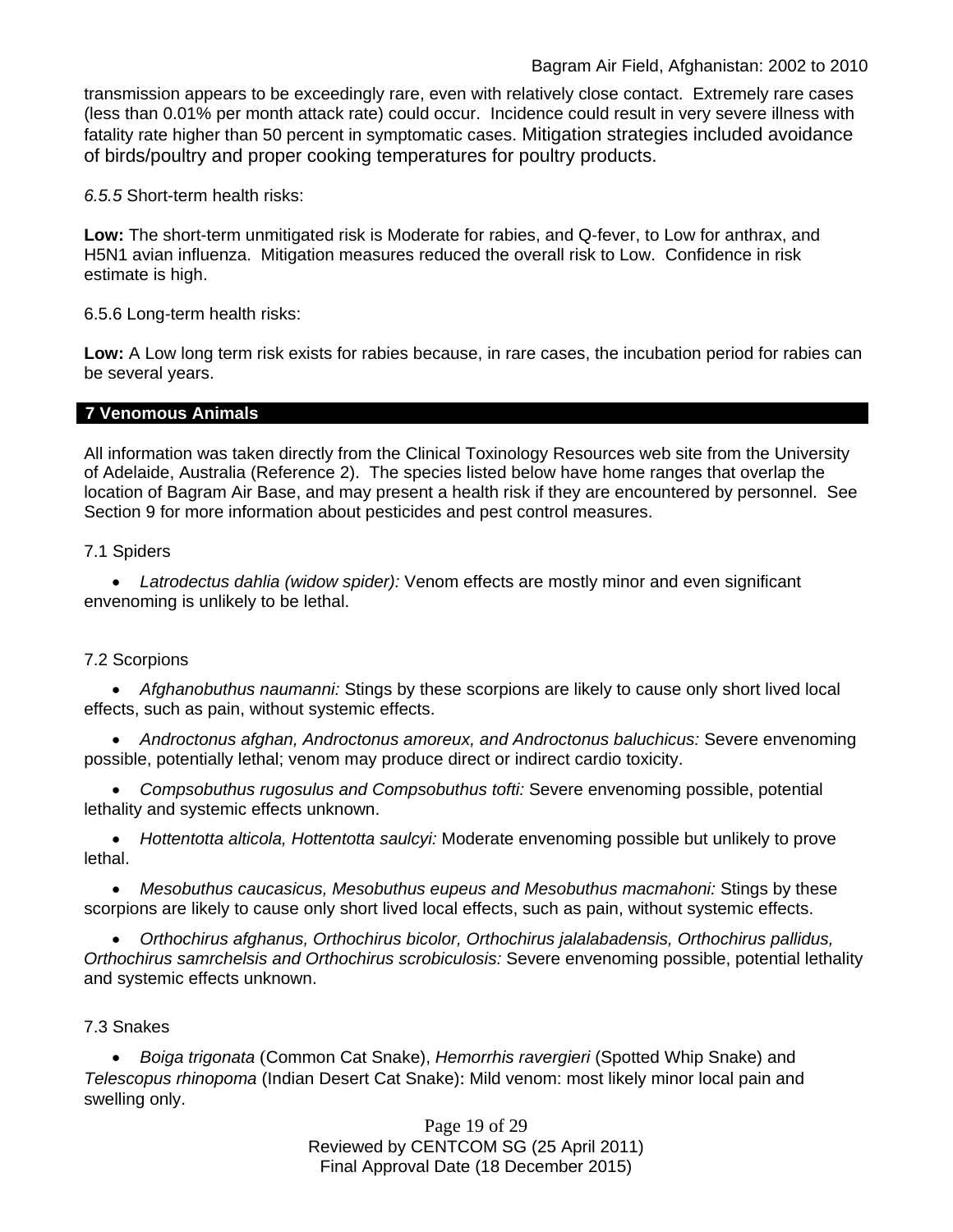• *Echis multisquamatus* (Central Asian Saw-Scaled Viper), *Echis sochureki* (Sochurek's Saw-Scaled Viper), *Macrovipera lebetina turanica* (Levantine Viper): Severe envenoming possible, potentially lethal; venom has coagulopathic and hemorrhagic effects.

• *Gloydius halys* (Haly's Pit Viper): Severe envenoming possible, potentially lethal; venom has coagulopathic, with secondary renal damage.

• *Naja oxiana* (Oxus cobra): Severe envenoming possible, potentially lethal; venom causes moderate to severe neurotoxic paralysis.

# *7.4* Short-term health risk:

**Low:** If encountered, effects of venom vary with species from mild localized swelling (e.g. widow spider) to potentially lethal effects (e.g. Haly's Pit Viper). See effects of venom above. Mitigation strategies included avoiding contact, proper wear of uniform (especially footwear), and timely medical treatment. Confidence in the health risk estimate is low (Reference 9, Table 3-6).

7.5 Long-term health risk:

# **None identified.**

# **8 Heat/Cold Stress**

The Bagram airfield is located at 1,500 m above sea level. Precipitation is concentrated in the winter (snow) and spring months. Summers are long and hot (temperatures range from 70 – 91 degrees Fahrenheit (°F)) but have very low humidity. Fall (October and November) is warm and dry. Winters are cold but short, lasting from December to March (temperature range: 19 - 50 °F). Spring in Bagram starts in late March and is the wettest time of the year.

### 8.1 Heat

Summer (June - September) monthly mean daily maximum temperatures range from 74 °F to 84 °F with an average temperature of 80 °F based on historical climatological data from the U.S. Air Force Combat Climatology Center, 14<sup>th</sup> Weather Squadron. The health risk of heat stress/injury based on monthly average temperatures alone is Low (< 78 °F) from September – May, Moderate (78-81.9°F) for June and high (82-87.9°F) from July to August. However, work intensity and clothing/equipment worn pose greater health risk of heat stress/injury than environmental factors alone (Reference 6). Managing risk of hot weather operations included monitoring work/rest periods, proper hydration, and taking individual risk factors (e.g. acclimation, weight, and physical conditioning) into consideration. Risk of heat stress/injury was reduced with preventive measures

# 8.1.1 Short-term health risk:

**Low to High, mitigated to Low:** Risk of heat injury in unacclimatized or susceptible populations (older, previous history of heat injury, poor physical condition, underlying medical/health conditions), and those under operational constraints (equipment, PPE, vehicles) is High from July - August, Moderate in June, and Low from September - May. The risk of heat injury is reducible to low through preventive measures such as work/rest cycles, proper hydration and nutrition, and monitoring WBGT. Confidence in the health risk estimate is low (Reference 9, Table 3-6).

> Page 20 of 29 Reviewed by CENTCOM SG (25 April 2011) Final Approval Date (18 December 2015)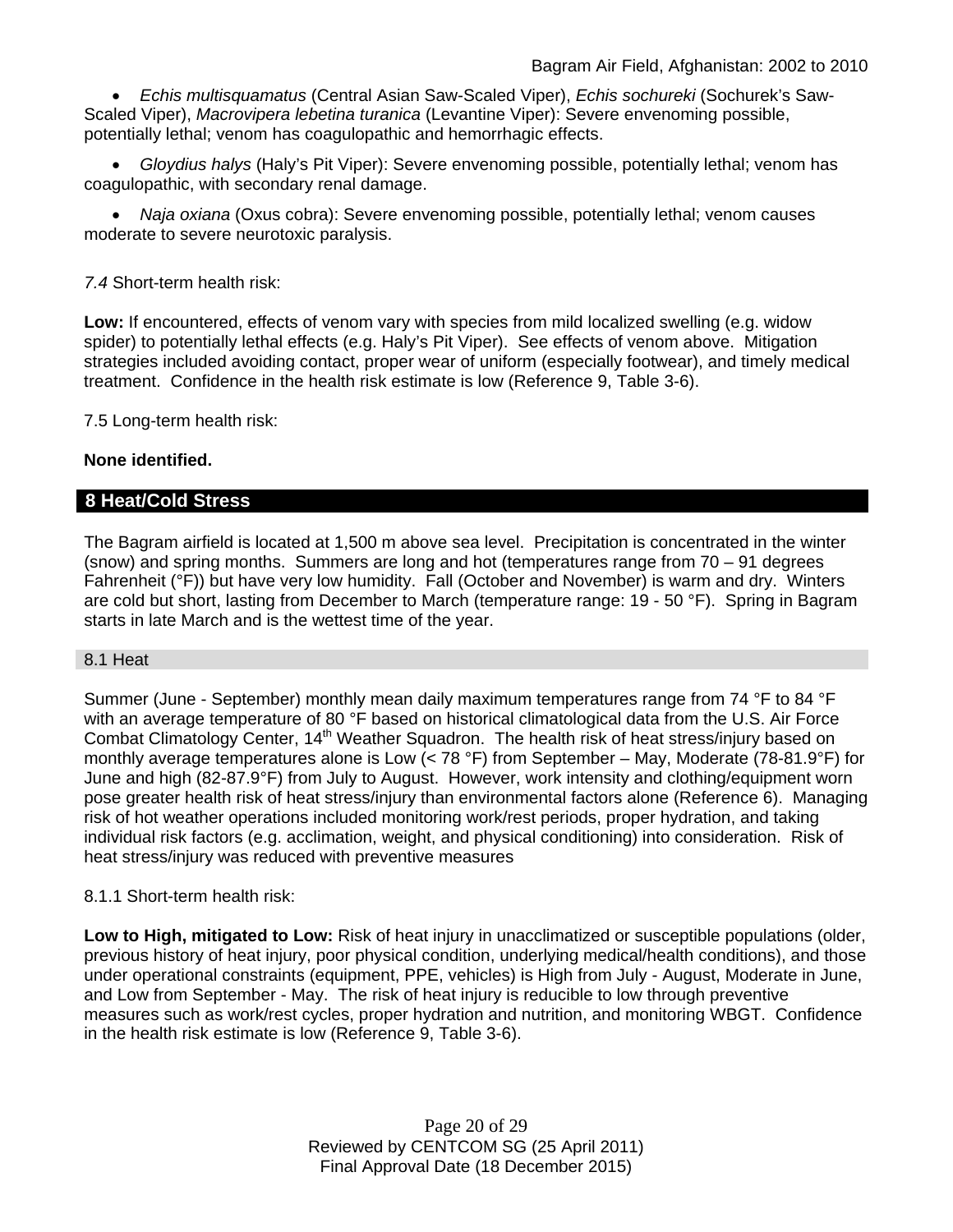# 8.1.2 Long-term health risk:

**Low:** The long-term risk is Low. However, the risk may be greater for certain susceptible persons– those older (i.e., greater than 45 years), in lesser physical shape, or with underlying medical/health conditions. Long-term health implications from heat injuries are rare but may occur, especially from more serious injuries such as heat stroke. It is possible that high heat in conjunction with various chemical exposures may increase long-term health risks, though specific scientific evidence is not conclusive. Confidence in these risk estimates is medium (Reference 9, Table 3-6).

### 8.2 Cold

# 8.2.1 Short-term health risks:

Winter (December - March) mean daily minimum temperatures range from 34 °F to 53 °F with an average temperature of 41 °F based on historical climatological data from the U.S. Air Force Combat Climatology Center, 14<sup>th</sup> Weather Squadron. Because even on warm days a significant drop in temperature after sunset by as much as 40 °F can occur, there is a risk of cold stress/injury from December - March. The risk assessment for Non-Freezing Cold Injuries (NFCI), such as chilblain, trench foot, and hypothermia, is Low based on historical temperature and precipitation data. Frostbite is unlikely to occur because temperatures rarely drop below freezing. However, personnel may encounter significantly lower temperatures during field operations at higher altitudes. As with heat stress/injuries, cold stress/injuries are largely dependent on operational and individual factors instead of environmental factors alone.

**Low:** The health risk of cold injury is Low. Confidence in the health risk estimate is medium.

8.1.2 Long-term health risk:

**Low:** The health risk of cold injury is Low. Confidence in the health risk estimate is high

# **9 Noise**

# 9.1 Continuous

Aircraft operations have the potential to cause significant noise hazard to flight line support personnel. Especially during intermediate and full power runs of fixed wing aircraft (e.g. F-15 and F-16 engine test). Because of the potential noise hazard inherent in flight line operations, personnel are required to wear dual hearing protection when working on the flight line and are enrolled in the Hearing Conservation Program. Personal noise dosimetry was performed on 3 November 2010 to measure ground technician exposure during engine run-ups. Most sustained engine run events were identified below 110 dBA, which do not present a significant hazard when double hearing protection is worn. For example, the effective noise reduction rate (NRR) of 22 dBA, when double hearing protection is worn, will reduce 110 dBA to 88 dBA which has a 4 hour exposure limit per day). Extreme noise events during engine runs (intermediate and full-power runs) produced sustained dBA of 123.6 (14 minute exposure) and 135.1 dBA (32 minute exposure) and may have exceeded the dosimeter upper measurement limit of 140 dBA. Existing control (double hearing protection) is inadequate to fully protect personnel against noise hazard during these extreme events (Air Force Occupational Safety and Health Standard 2006).

Personnel residing in close proximity to the generator in the sleep tent area will routinely be exposed to noise levels as high as 82.0 dB. Although this is below the 85 dB threshold requiring hearing protection, it still presents a concern for hearing conservation.

> Page 21 of 29 Reviewed by CENTCOM SG (25 April 2011) Final Approval Date (18 December 2015)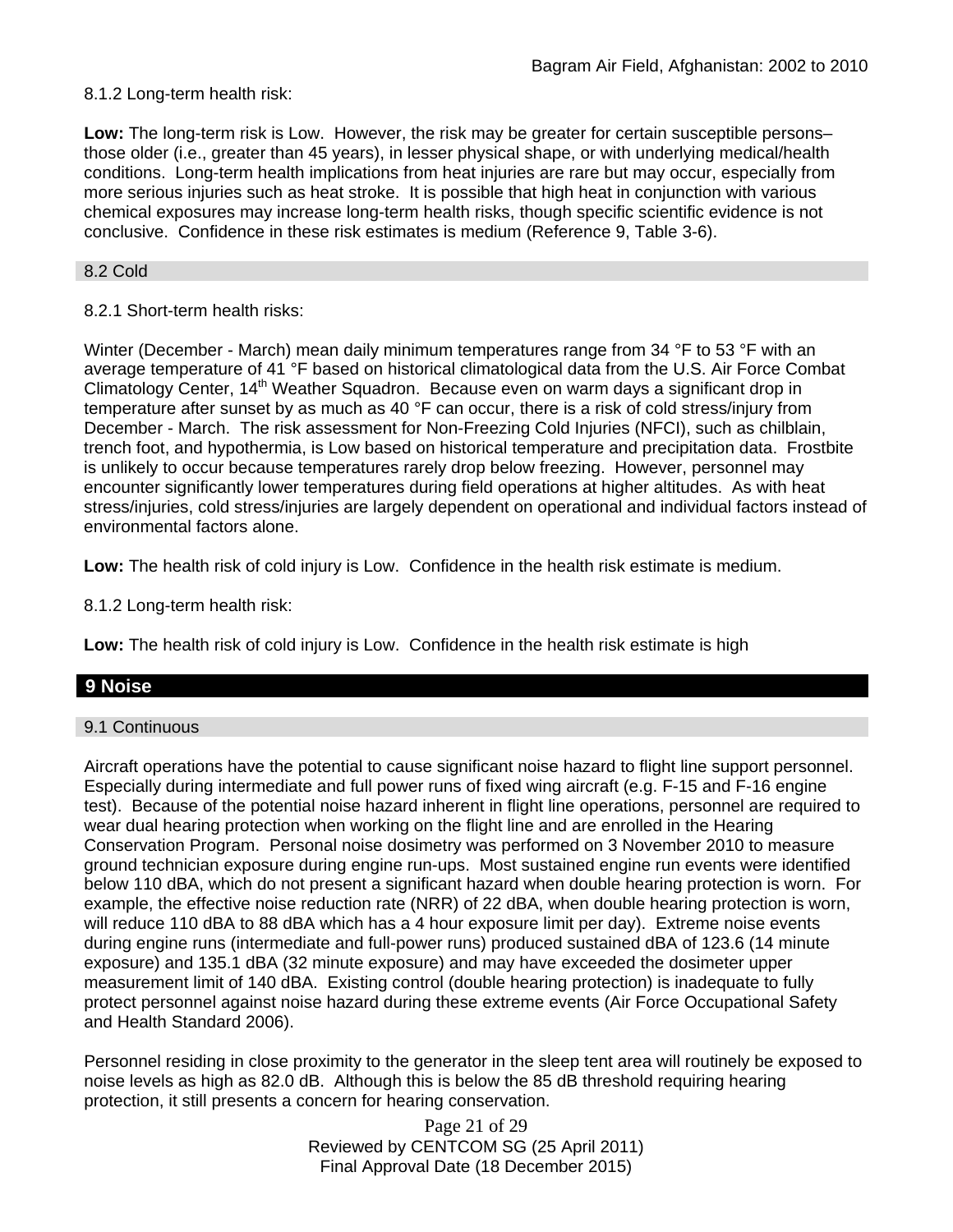# 9.1.1 Short-term health risk:

Low: The short-term risk of noise injury with appropriate hearing protection use is low. Few exposed personnel (if any) are expected to have noticeable health effects during mission. Confidence in risk assessment is low (Reference 9, Table 3-6).

9.1.2 Long-term health risk:

Low to moderate: The long-term risk of noise injury with appropriate hearing protection use is low with few exposed personnel (if any) are expected to develop delayed onset, irreversible effects. If protective measures are not used the risk is elevated to moderate and many exposed personnel are plausibly expected to develop delayed onset, irreversible effects. Confidence in risk assessment is low (Reference 9, Table 3-6).

### 9.2 Impulse

No specific hazard sources were documented in the DOEHRS or MESL from 19 January 2002 through 30 October 2010.

9.2.1 Short-term and Long-term health risks:

### **Not evaluated**.

### **10 Unique Incidents/Concerns**

### 10.1 Potential environmental contamination sources

DoD personnel are exposed to various chemical, physical, ergonomic, and biological hazards in the course of performing their mission. These types of hazards depend on the mission of the unit and the operations and tasks which the personnel are required to perform to complete their mission. The health risk associated with these hazards depends on a number of elements including what materials are used, how long the exposure last, what is done to the material, the environment where the task or operation is performed, and what controls are used. The hazards can include exposures to heavy metal particulates (e.g. lead, cadmium, manganese, chromium, and iron oxide), solvents, fuels, oils, and gases (e.g. carbon monoxide, carbon dioxide, oxides of nitrogen, and oxides of sulfur). Most of these exposures occur when performing maintenance task such as painting, grinding, welding, engine repair, or movement through contaminated areas. Exposures to these occupational hazards can occur through inhalation (air), skin contact, or ingestion; however exposures through air are generally associated with the highest health risk.

### 10.2 Waste Sites/Waste Disposal

No specific hazard sources were documented in the DOEHRS or MESL from 19 January 2002 through 30 October 2010.

### 10.3 Fuel/petroleum products/industrial chemical spills

No specific hazard sources were documented in the DOEHRS or MESL from 19 January 2002 through 30 October 2010.

> Page 22 of 29 Reviewed by CENTCOM SG (25 April 2011) Final Approval Date (18 December 2015)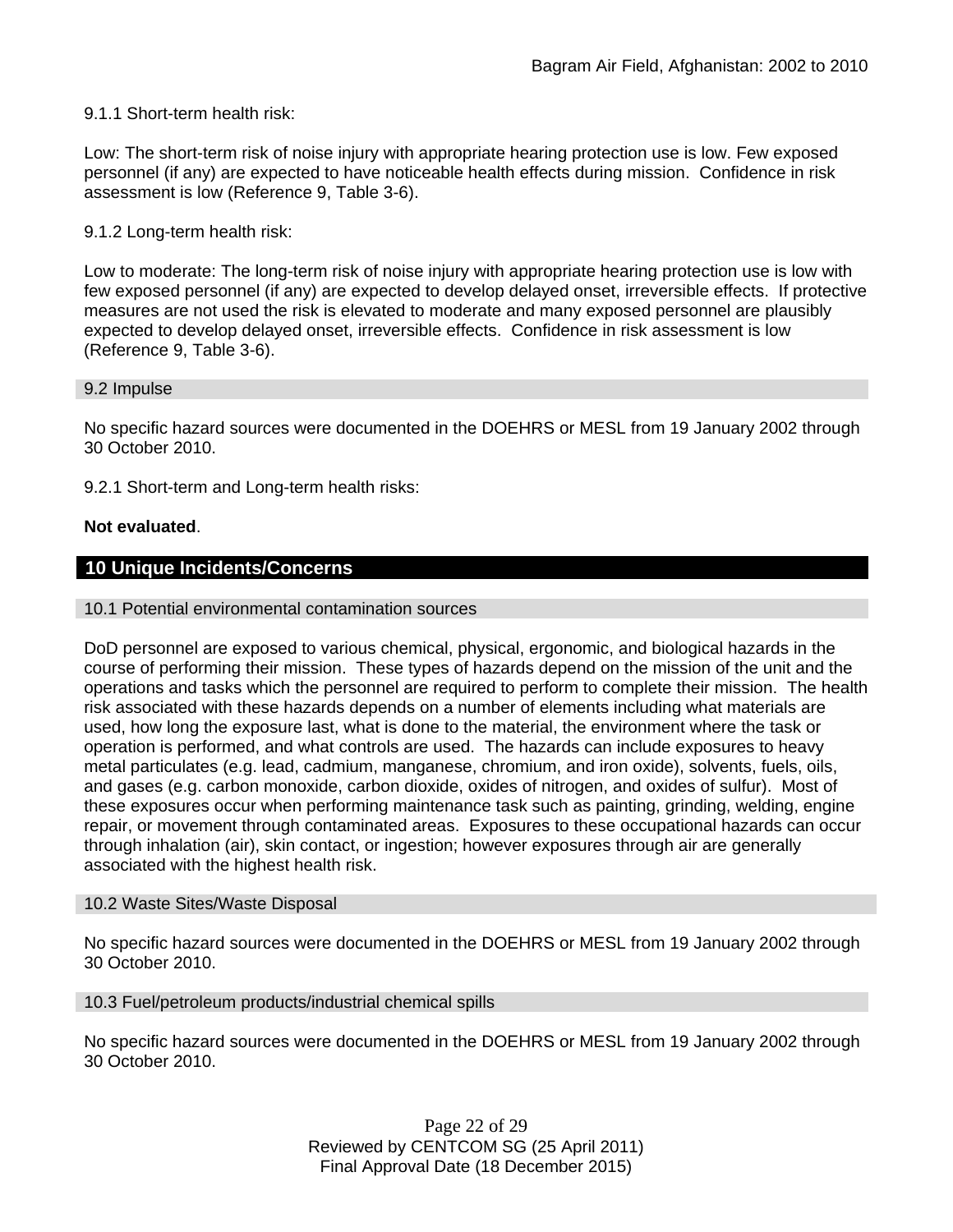### 10.4 Pesticides/Pest Control:

The health risk of exposure to pesticide residues is considered within the framework of typical residential exposure scenarios, based on the types of equipment, techniques, and pesticide products that have been employed, such as enclosed bait stations for rodenticides, various handheld equipment for spot treatments of insecticides and herbicides, and a number of ready-to-use (RTU) methods such as aerosol cans and baits. The control of rodents required the majority of pest management inputs, with the acutely toxic rodenticides staged as solid formulation lethal baits placed in tamper-resistant bait stations indoors and outdoors throughout cantonment areas. Nuisance insects, including biting and stinging insects such as bees, wasps, and ants, also required significant pest management inputs. Use of pesticides targeting against these pests generally involved selection of compounds with low mammalian toxicity and short-term residual using pinpoint rather than broadcast application techniques. No specific hazard sources were documented in DOEHRS or MESL data portal. Several pesticide application reports in the MESL data portal for Bagram Air Field (October 2001 to December 2009) list the usage of pesticides on the site. For each pesticide product applied during this period, the EPA approved label has been archived, providing a framework how each pesticide handled and applied (see below).

### 10.4.1 Rodenticides

Bromadialone, brodifacoum, bromethalin, diphacinone, and zinc phosphide were used year round to control rodents.

### 10.4.2 Insecticides

Hydramethylnon, nithiazine, fipronil, imidacloprid, d-trans allethrin, phenothrin, methomyl, betacyfluthrin, deltamethrin, and permethrin were used from spring through fall to control ants, wasps, hornets, bees and filth flies.

Hydramethylnon, pyrethrins, piperonyl butoxide, MGK-264, deltamethrin, (S)-methoprene, Bacillus thuringiensis var. israelensis, beta-cyfluthrin, and fipronil were used 3-4 times/year to control mosquitoes, spiders, cockroaches.

Deltamethrin, pyrethrins, beta-cyfluthrin, lambda-cyhalothrin, piperonyl butoxide, MGK-264 , hydramethylnon, fipronil, (S)-hydroprene, and bifenthrin were used 1-2 times/year to control camel spiders, termites, scorpions, bed bugs, mites, crickets, ticks, fleas, pantry pests, silverfish, and birds. *10.4.3* Short-term and Long-term health risks

**Low:** Long term health risk is Low. Confidence in the health risk assessment is medium (Reference 9, Table 3-6).

### 10.5 Asbestos

Asbestos containing materials (ACM) are common in east Europe, Indian subcontinent, and Asia because it is a very good thermal insulator, fire retardant and binder in friction products, and they are inexpensive to make. If the is not friable then the asbestos does not present a significant hazard. However without proper controls, ACM does present an elevated risk to soldiers if it is in poor condition, friable, or if the material is disturbed, such as in maintenance operation or renovation and demolitions. Asbestos can also present a risk to the GI track if it is ingested.

Heating vat liners in Bldg 365 contained 20% asbestos and are considered ACM. These rooms are sealed off and only PM personnel are authorized to break the seal and enter. Asbestos was also found

> Page 23 of 29 Reviewed by CENTCOM SG (25 April 2011) Final Approval Date (18 December 2015)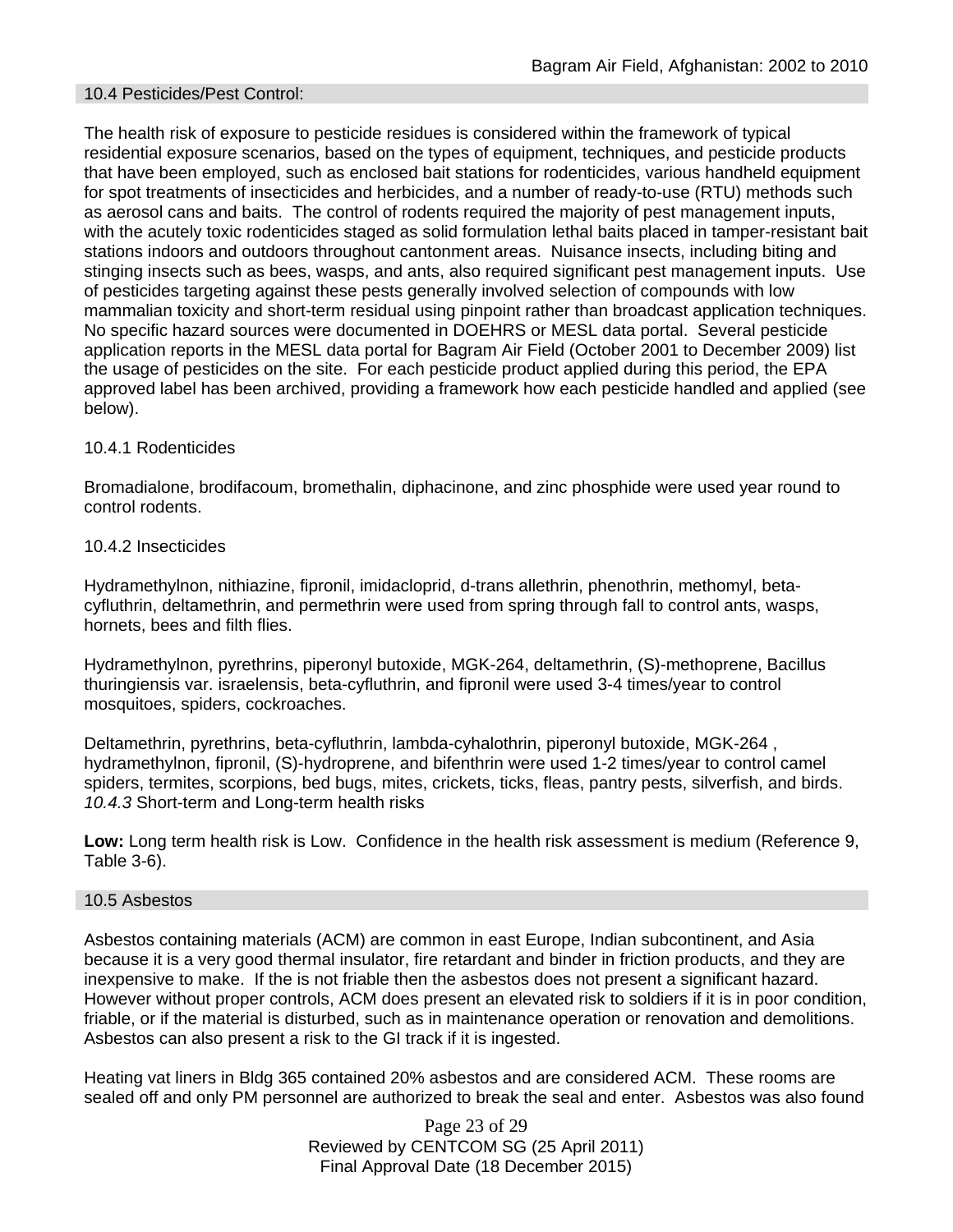in material piles in the vicinity of bldg 820 on 26 August 2003.

10.5.1 Short-term health risk:

None identified.

10.5.2 Long-term health risk:

Low: Long term health risk from asbestos exposure is low. Confidence in risk assessment is low (Reference 9, Table 3-6).

### 10.6 Lead Based Paint

No specific hazard sources were documented in the DOEHRS or MESL from 19 January 2002 through 30 October 2010.

### 10.7 Burn Pit

The burn pit and burn boxes are located within the same solid waste yard situated at the northeast periphery of Bagram Air Field. Northeasterly winds may increase population exposure of emissions from waste burning. These wind directions occur at frequencies greater than 33% from May through August with the highest frequencies (41%) occurring in July.

While not specific to Bagram Air Field, the consolidated epidemiological and environmental sampling and studies on burn pits that have been conducted as of the date of this publication have been unable to determine whether an association does or does not exist between exposures to emissions from the burn pits and long-term health effects (Reference 7). The committee's review of the literature and the data suggests that service in Iraq or Afghanistan (i.e., a broader consideration of air pollution than exposure only to burn pit emissions) may be associated with long-term health effects, particularly in susceptible (e.g., those who have asthma) or highly exposed subpopulations, such as those who worked at the burn pit. Such health effects would be due mainly to high ambient concentrations of PM from both natural and anthropogenic sources, including military sources. If that broader exposure to air pollution turns out to be relevant, potentially related health effects of concern are respiratory and cardiovascular effects and cancer. Susceptibility to the PM health effects could be exacerbated by other exposures, such as stress, smoking, local climatic conditions, and co-exposures to other chemicals that affect the same biologic or chemical processes. Individually, the chemicals measured at burn pit sites in the study were generally below concentrations of health concern for general populations in the United States. However, the possibility of exposure to mixtures of the chemicals raises the potential for health outcomes associated with cumulative exposure to combinations of the constituents of burn pit emissions and emissions from other sources.

# 10.7.1 *Particulate matter, 10 microns* (PM10)

# *Sample data/Notes:*

Exposure Guidelines:

Short Term (24-hour) PM<sub>10</sub> (μg/m3): Negligible MEG=250, Marginal MEG=420, Critical MEG=600, Long-term  $PM_{10}$  MEG ( $\mu$ g/m3): Not Available.

The risk assessment was based on 31 samples taken near the burn pit from 2004, 2009 and 2010. The range of 24-hour PM<sub>10</sub> concentrations was 39 to 1002  $\mu q/m^3$  with an average concentration of 368 μg/m $^3$ .

> Page 24 of 29 Reviewed by CENTCOM SG (25 April 2011) Final Approval Date (18 December 2015)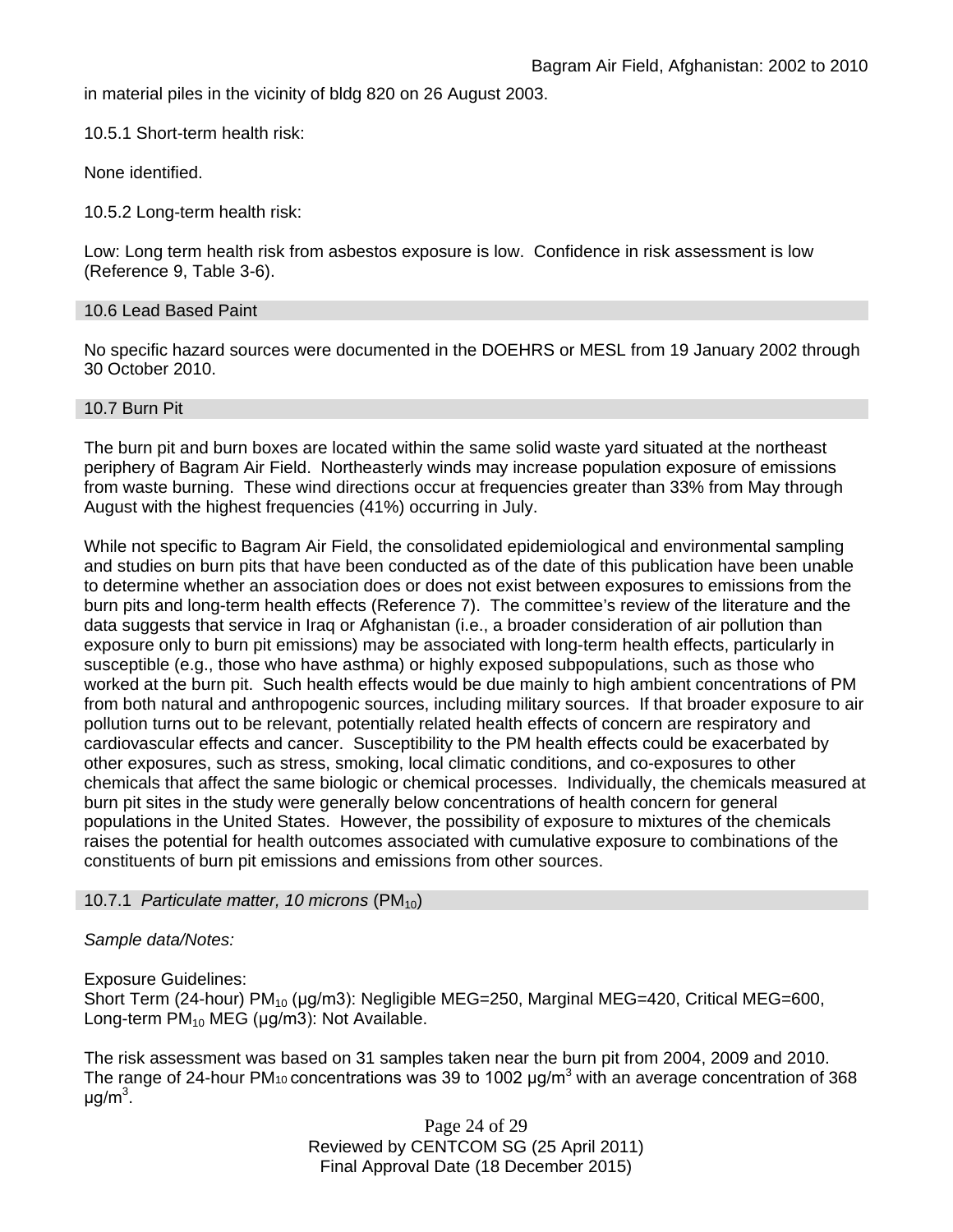# *10.7.1.1 Short-term health risk:*

**Variable (Low to High):** Results of data analyses show low short-term health risks for typical exposures, and high short-term health risks for peak exposures. For 37% of the time during this period the  $PM_{10}$  daily risk levels indicated there was no hazard. Other daily risk levels observed during this time were low (33%), moderate (13%) and high (17%). Confidence in risk assessment is low to medium (TG 230 Table 3-6). Elevated daily risk levels (moderate to high) possibly associated with acute health effects occurred 30% of the time. A small percentage of personnel may experience notable eye, nose, and throat irritation; most personnel will experience only mild effects. Pre-existing health conditions (e.g., asthma, or cardiopulmonary diseases) may be exacerbated.

# *10.7.1.2 Long-term health risk:*

**Not Evaluated-no available health guidelines**. The EPA has retracted its long-term standard (NAAQS) for PM<sub>10</sub> due to an inability to clearly link chronic health effects with chronic PM<sub>10</sub> exposure levels.

# 10.7.2 Particulate Matter, less than 2.5 microns (PM<sub>2.5</sub>)

# *Sample data/Notes:*

# Exposure Guidelines:

Short-term (24-hour) PM<sub>2.5</sub> MEGs (μg/m3): Negligible MEG=65, Marginal MEG=250, Critical MEG=500; Long-term  $PM<sub>2.5</sub> MEGs$  (µg/m3): Negligible MEG=15, Marginal MEG=65.

The risk assessment is based on 20 samples taken near the burn pit from 2009 and 2010. The range of 24-hour PM<sub>2.5</sub> concentrations in these samples was 19 to 350  $\mu$ g/m<sup>3</sup> with an average concentration of 150 μg/m<sup>3</sup>.

# *10.7.2.1 Short-term health risk:*

**Variable (Low to Moderate):** Results of data analyses show low to moderate short-term health risks for typical exposures and moderate for peak exposures. For 28% of the time during this period,  $PM_{2.5}$ levels indicated there was no hazard. Other risk levels observed during this time were low (67%) and moderate (1%).Confidence in risk assessment is low to medium (TG 230 Table 3-6). Elevated daily risk levels (moderate) that may have been associated with transient acute health effects occurred 1% of the time. A small percentage of personnel may experience notable eye, nose, and throat irritation; most personnel will experience only mild effects. Pre-existing health conditions (e.g., asthma, or cardiopulmonary diseases) may be exacerbated.

# *10.7.2.1 Long-term health risk:*

**Moderate:** Results of data show there was a moderate long-term risk levels associated with PM<sub>2.5</sub> concentrations. Confidence was medium for risk assessments (TG 230 Table 3-6). Long-term exposure at  $PM_{2.5}$  concentration above 65 mg/m<sup>3</sup> may increase the risk for developing chronic health conditions such as reduced lung function or exacerbated chronic bronchitis, chronic obstructive pulmonary disease (COPD), asthma, atherosclerosis, or other cardiopulmonary diseases. Those with a history of asthma or cardiopulmonary disease are considered to be at particular risk.

> Page 25 of 29 Reviewed by CENTCOM SG (25 April 2011) Final Approval Date (18 December 2015)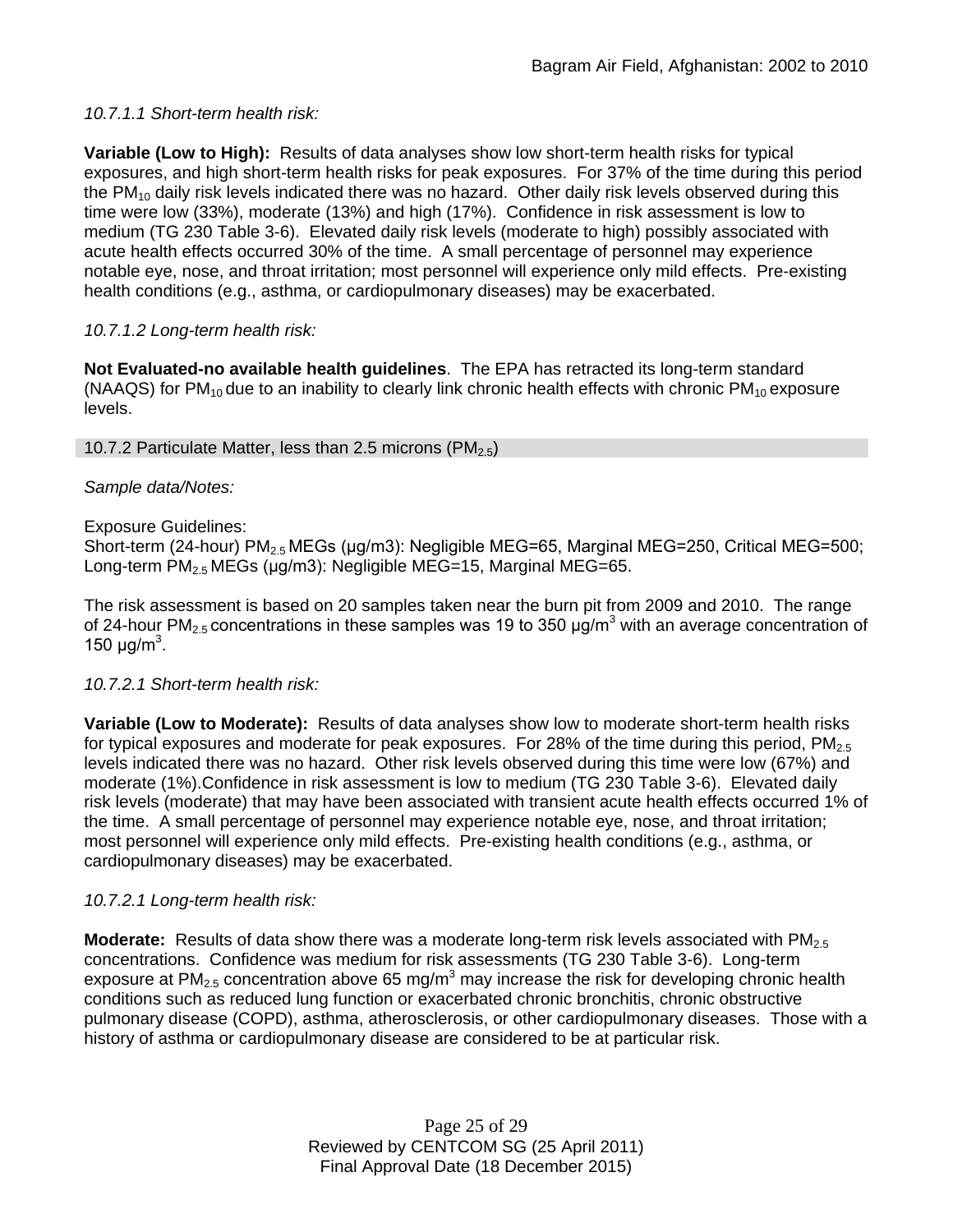### 10.7.3 Airborne Metals  $(PM_{10})$

*Sample data/Notes:*

Degree of risk is estimated based on comparison of metals results from 25 total air samples to specified MEGs. Samples were taken from 2004, 2009 and 2010. None of the analyzed metals in the samples were found at concentrations above a short- or long-term MEG during the pre-screen.

*10.4.3.1Short and Long-term health risk:*

### **None identified based on available data.**

10.7.4 Volatile Organic Compounds (VOC)

*10.7.4.1 Sample data/Notes:*

The risk assessment was performed using 19 burn pit related samples from 2010. None of the analyzed volatile organic chemical (VOC) pollutants was found at concentrations above short-term MEGs. However, MEGs are not available for all analytes detected so the risk may be underestimated. Additionally, some chemicals were not evaluated. This may also influence the uncertainty in these conclusions.

*10.7.4.2 Short-term health risk:*

### **None identified based on available sampling data.**

*10.7.4.3 Long-term health risk:*

# **None identified based on available sampling data.**

### 10.8 Bagram Theater Internment Facility (BTIF)

The Bagram Theater Internment Facility (BTIF) is a United States detention facility constructed in 2002 at BAF. It was formerly known as the Bagram Collection Point. The facility initially used (from 2002 to late 2009) for the BTIF was an old Soviet warehouse/hangar. In addition to housing prisoners some areas of the warehouse were constructed and used as administration areas and offices for US personnel supporting the facility. Exposure concerns resulting from the conditions of the old warehouse resulted in several years (2004-2008) of environmental and occupational sampling within the facility to assess potential health risk to personnel working in the facility. All identified contaminants were evaluated and determined to present low risk. Preventive medicine personnel summarized this information for inclusion in the medical records of personnel working at the facility. After September 2009, prisoners were transferred to a newly constructed facility. Although the new facility is near the previous facility, DoD sources sometimes refer to it as the Detention Facility In Parwan (DFIP) though some also refer to the new facility as BTIF.

> Page 26 of 29 Reviewed by CENTCOM SG (25 April 2011) Final Approval Date (18 December 2015)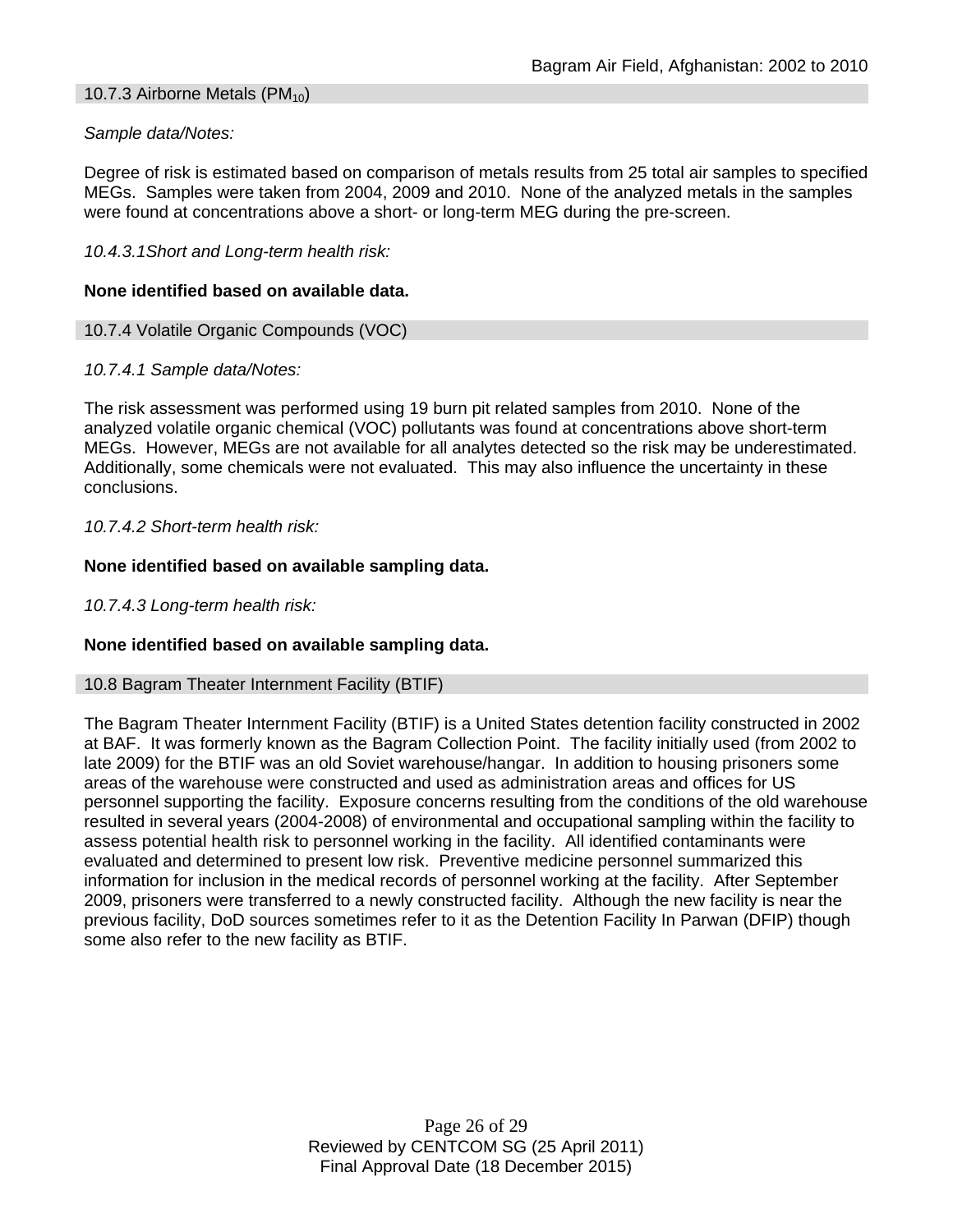# **11 References[1](#page-26-0)**

- 1. Casarett and Doull's Toxicology: the Basic Science of Exposures, Chapter 2- Principles of Toxicology; Fifth Edition, McGraw Hill, New York.
- 2. Clinical Toxinology Resources: [http://www.toxinology.com/.](http://www.toxinology.com/) University of Adelaide, Australia.
- 3. Defense Occupational and Environmental Health Readiness System (referred to as the DOEHRS-EH database) at https://doehrs-ih.csd.disa.mil/Doehrs/. Department of Defense (DoD) Instruction 6490.03, *Deployment Health*, 2006.
- 4. DoDI 6055.05, Occupational and Environmental Health, 2008.
- 5. DoD MESL Data Portal: https://mesl.apgea.army.mil/mesl/.Some of the data and reports used may be classified or otherwise have some restricted distribution.
- 6. Goldman RF. 2001. Introduction to heat-related problems in military operations. *In*: Textbook of military medicine: medical aspects of harsh environments Vol. 1, Pandolf KB, and Burr RE (Eds.), Office of the Surgeon General, Department of the Army, Washington DC.
- 7. IOM (Institute of Medicine). 2011*.* Long-term health consequences of exposure to burn pits in Iraq and Afghanistan*.* Washington, DC: The National Academies Press.
- 8. Joint Staff Memorandum (MCM) 0028-07, Procedures for Deployment Health Surveillance, 2007.
- 9. USA PHC TG230, June 2010 Revision.

 $\overline{a}$ 

- 10. USACHPPM. 2008. Particulate Matter Factsheet; 64-009-0708, 2008.
- 11. Modification 11 to United States Central Command Individual Protection and Individual Unit Deployment Policy, 2 December 2011.
- 12. CDC. 2012. Morbidity and Mortality Weekly Report. Imported Human Rabies in a U.S. Army Soldier. May 4, 2012. 61(17); 302-305.
- 13. USA TF44-MED. 12 May 2011. MEMORANDUM FOR USCENTCOM CCSG-AA. Subject: Radiation Hazard Evaluation, Bagram Air Field Pedestrian Screening System Entry Control Point 1, 11 May 2011.

Page 27 of 29 Reviewed by CENTCOM SG (25 April 2011) Final Approval Date (18 December 2015)

<span id="page-26-0"></span> $1$  NOTE. The data are currently assessed using the 2010 TG230. The general method involves an initial review of the data which eliminates all chemical substances not detected above 1-yr negligible MEGs. Those substances screened out are not considered acute or chronic health hazards so are not assessed further. For remaining substances, acute and chronic health effects are evaluated separately for air water (soil is only evaluated for long term risk). This is performed by deriving separate short-term and long term population exposure level and estimates (referred to as population exposure point concentrations (PEPC)) that are compared to MEGs derived for similar exposure durations. If less than or equal to negligible MEG the risk is Low. If levels are higher than negligible then there is a chemical-specific toxicity and exposure evaluation by appropriate SMEs, which includes comparison to any available marginal, critical or catastrophic MEGs. For drinking water 15 L/day MEGs are used for the screening while site specific 5-15 L/day are used for more detailed assessment. For nondrinking water (such as that used for personal hygiene or cooking) the 'consumption rate' is limited to 2 L/day (similar to the EPA) which is derived by multiplying the 5 L/day MEG by a factor of 2.5. This value is used to conservatively assess non drinking uses of water.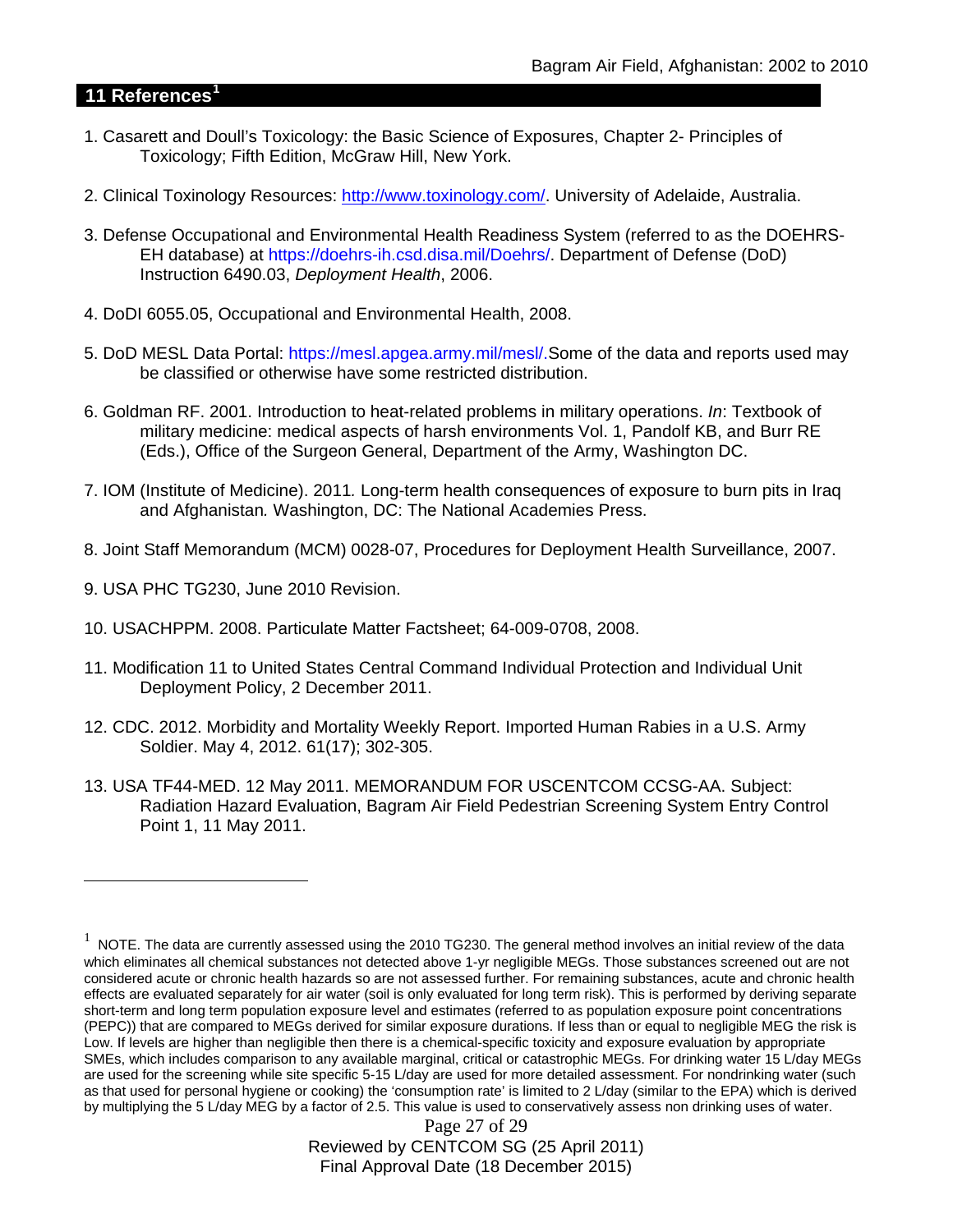Page 28 of 29 Reviewed by CENTCOM SG (25 April 2011) Final Approval Date (18 December 2015)